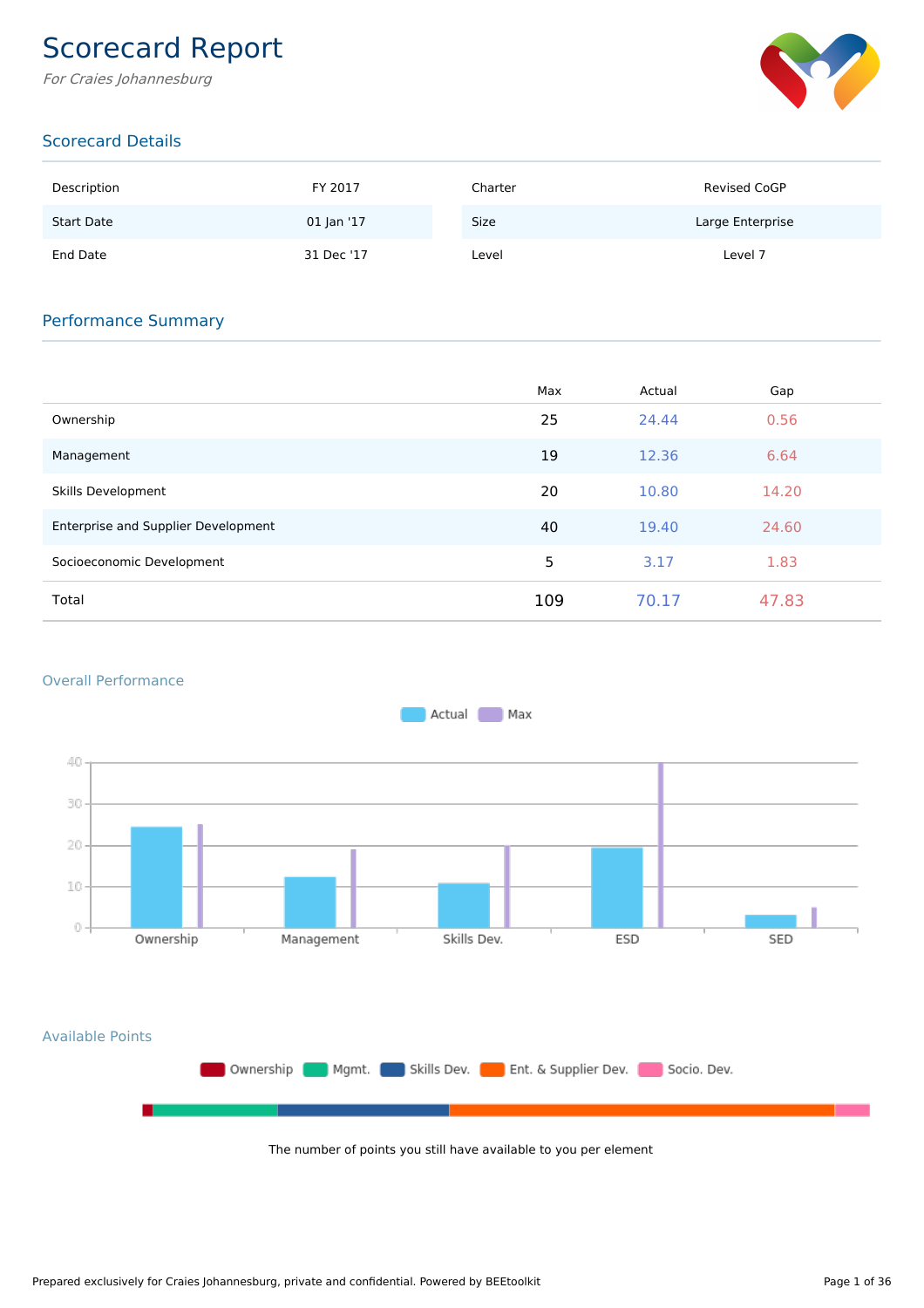### Level 7

#### Discounted 1 level by priority elements

| <b>B-BBEE Status</b>      | Qualification                                             | <b>B-BBEE</b> recognition level |
|---------------------------|-----------------------------------------------------------|---------------------------------|
| Level One Contributor     | >= 100.00 points on the Generic Scorecard                 | 135%                            |
| Level Two Contributor     | $>= 95.00$ but $< 100.00$ points on the Generic Scorecard | 125%                            |
| Level Three Contributor   | >= 90.00 but < 95.00 points on the Generic Scorecard      | 110%                            |
| Level Four Contributor    | >= 80.00 but < 90.00 points on the Generic Scorecard      | 100%                            |
| Level Five Contributor    | $>= 75.00$ but $< 80.00$ points on the Generic Scorecard  | 80%                             |
| Level Six Contributor     | >= 70.00 but < 75.00 points on the Generic Scorecard      | 60%                             |
| Level Seven Contributor   | $>= 55.00$ but $< 70.00$ points on the Generic Scorecard  | 50%                             |
| Level Eight Contributor   | $>= 40.00$ but $< 55.00$ points on the Generic Scorecard  | 10%                             |
| Non-Compliant Contributor | < 40.00 points on the Generic Scorecard                   | 0%                              |

You are being discounted by one level due to missing requirements in the following priority elements:

• Enterprise and supplier development



#### **Discounting**

You are being discounted by one level due to missing requirements in the following priority elements:

Enterprise and supplier development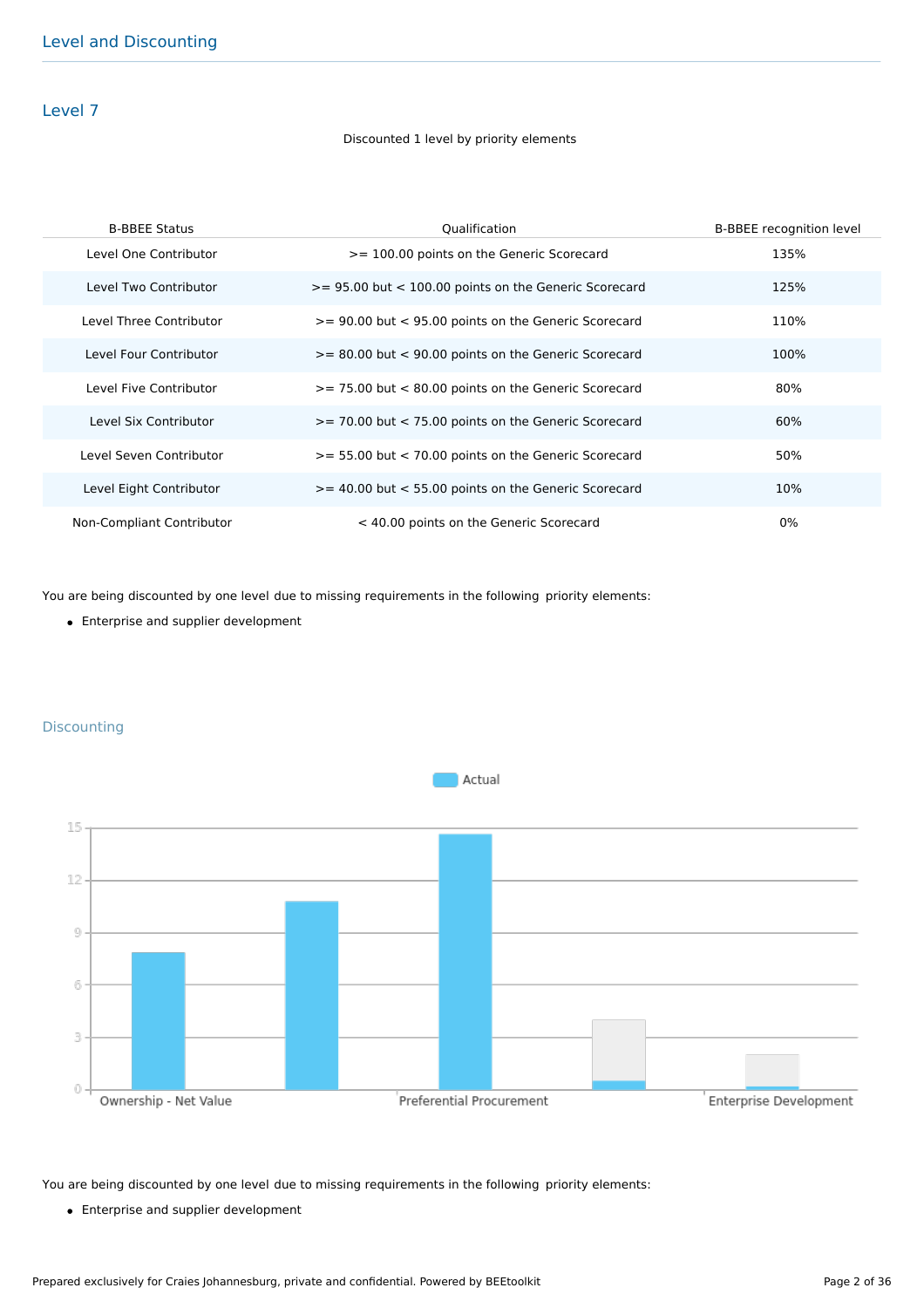# Ownership Report

For Craies Johannesburg

# Performance Summary



# Performance Summary

by target, actual and missed points

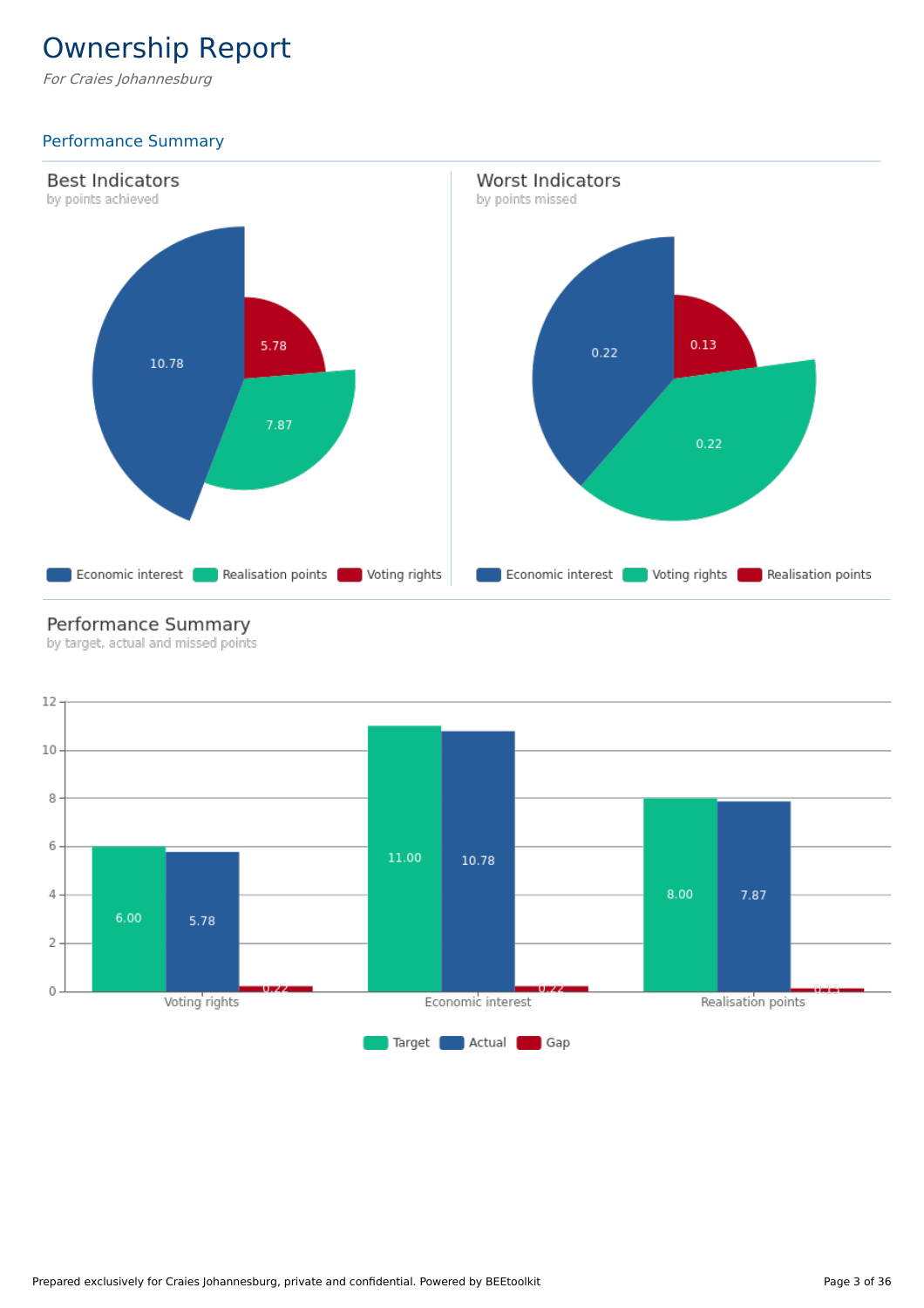|                                                                                   | Max            | Actual         | Gap            |
|-----------------------------------------------------------------------------------|----------------|----------------|----------------|
| Voting rights                                                                     |                |                |                |
| Exercisable voting rights of black individuals                                    | $\overline{4}$ | 3.93           | 0.07           |
| Exercisable voting rights of black females                                        | $\overline{2}$ | 1.85           | 0.15           |
| Economic interest                                                                 |                |                |                |
| Economic interest of black individuals                                            | $\overline{4}$ | 3.93           | 0.07           |
| Economic interest of black females                                                | $\overline{2}$ | 1.85           | 0.15           |
| Economic interest of black designated groups or participants in ownership schemes | $\overline{3}$ | $\overline{3}$ | $\overline{0}$ |
| Economic interest of black new entrants                                           | 2              | $\overline{2}$ | $\overline{0}$ |
| Realisation points                                                                |                |                |                |
| Net value                                                                         | 8              | 7.87           | 0.13           |
| Total                                                                             | 25             | 24.44          | 0.56           |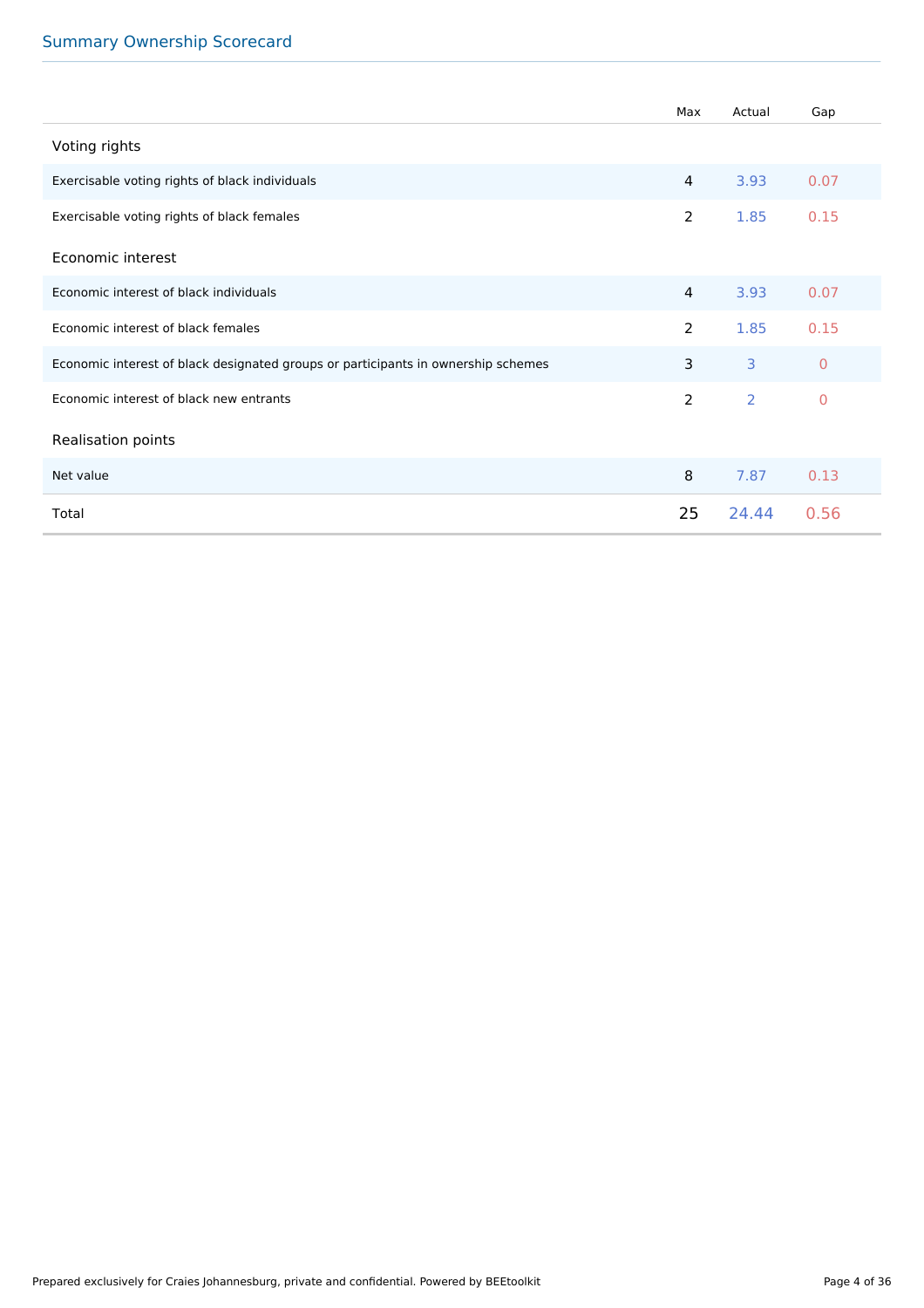#### Exercisable voting rights of black individuals

Voting rights



|                                  | Max     | Actual  | Gap     |
|----------------------------------|---------|---------|---------|
| Points                           | 4       | 3.93    | 0.07    |
| Percent                          | 25.00%  | 24.59%  | 0.41%   |
| Total voting rights              | 100.00% | 100.00% | 100.00% |
| Voting rights of black<br>people | 25.00%  | 24.59%  | 0.41%   |

#### Exercisable voting rights of black females

Voting rights



|                                   | Max     | Actual  | Gap     |
|-----------------------------------|---------|---------|---------|
| Points                            | 2       | 1.85    | 0.15    |
| Percent                           | 10.00%  | 9.25%   | 0.75%   |
| Total voting rights               | 100.00% | 100.00% | 100.00% |
| Voting rights of black<br>females | 10.00%  | 9.25%   | 0.75%   |

#### Economic interest of black individuals

Economic interest



|                                      | Max     | Actual  | Gap     |
|--------------------------------------|---------|---------|---------|
| Points                               | 4       | 3.93    | 0.07    |
| Percent                              | 25.00%  | 24.59%  | 0.41%   |
| Total economic interest              | 100.00% | 100.00% | 100.00% |
| Fronomic interest of<br>black people | 25.00%  | 24.59%  | 0.41%   |

### Economic interest of black females

Economic interest



|                                       | Max           | Actual  | Gap     |
|---------------------------------------|---------------|---------|---------|
| Points                                | $\mathcal{P}$ | 1.85    | 0.15    |
| Percent                               | 10.00%        | 9.25%   | 0.75%   |
| Total economic interest               | 100.00%       | 100.00% | 100.00% |
| Economic interest of<br>black females | 10.00%        | 9.25%   | 0.75%   |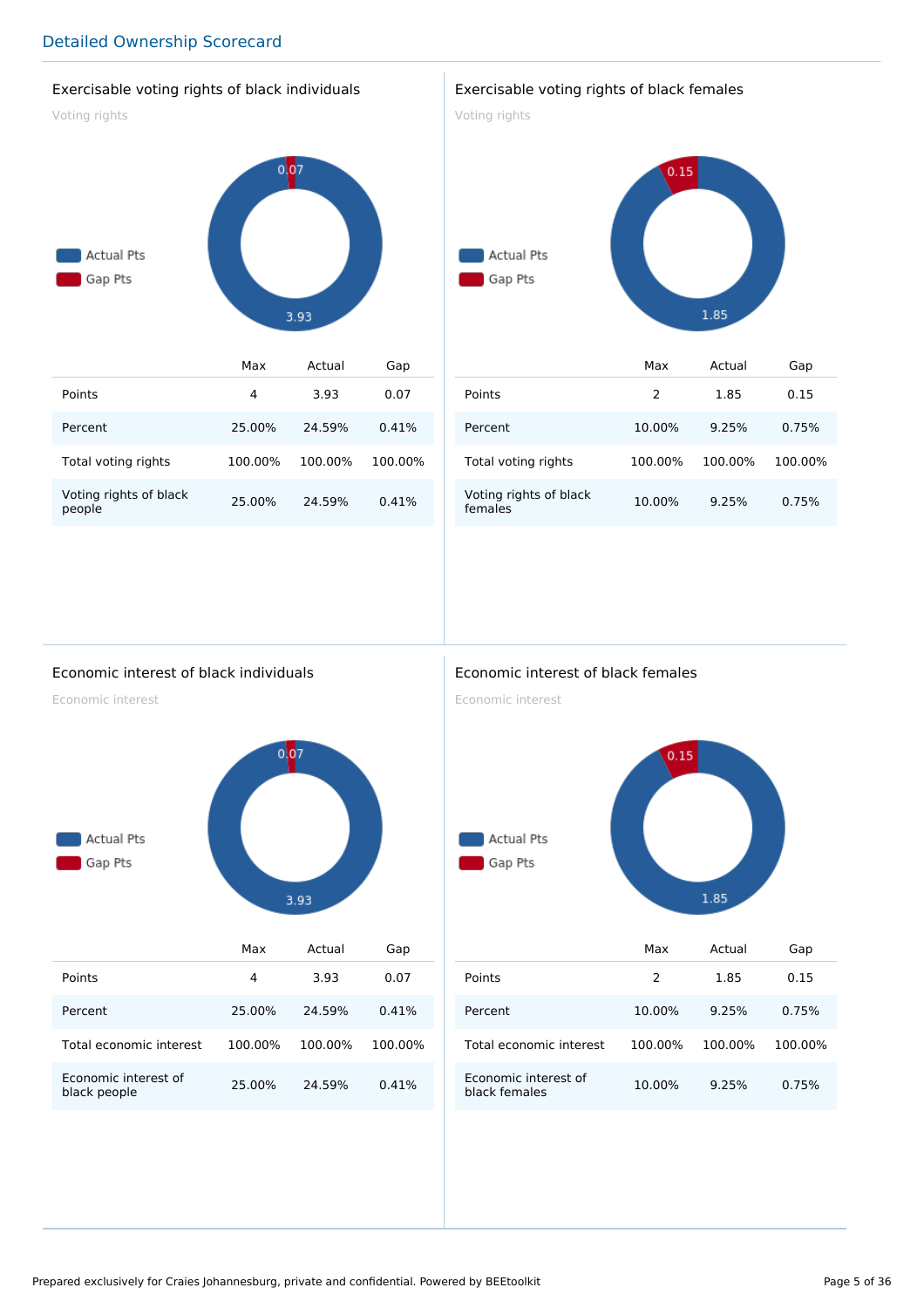#### Economic interest of black designated groups or participants in ownership schemes

Economic interest



| Points                                         | 3       |         |          |
|------------------------------------------------|---------|---------|----------|
| Percent                                        | 3.00%   | 16.19%  | $0.00\%$ |
| Total economic interest                        | 100.00% | 100.00% | 100.00%  |
| Fronomic interest of<br>black groups & schemes | 3.00%   | 16.19%  | $0.00\%$ |

### Economic interest of black new entrants

Economic interest

# Actual Pts Gap Pts  $\overline{2}$ Max Actual Gap

| Points                                     | 2       | 2       | Ω        |
|--------------------------------------------|---------|---------|----------|
| Percent                                    | 2.00%   | 12.66%  | $0.00\%$ |
| Total economic interest                    | 100.00% | 100.00% | 100.00%  |
| Economic interest of<br>black new entrants | 2.00%   | 12.66%  | $0.00\%$ |

#### Net value

Realisation points

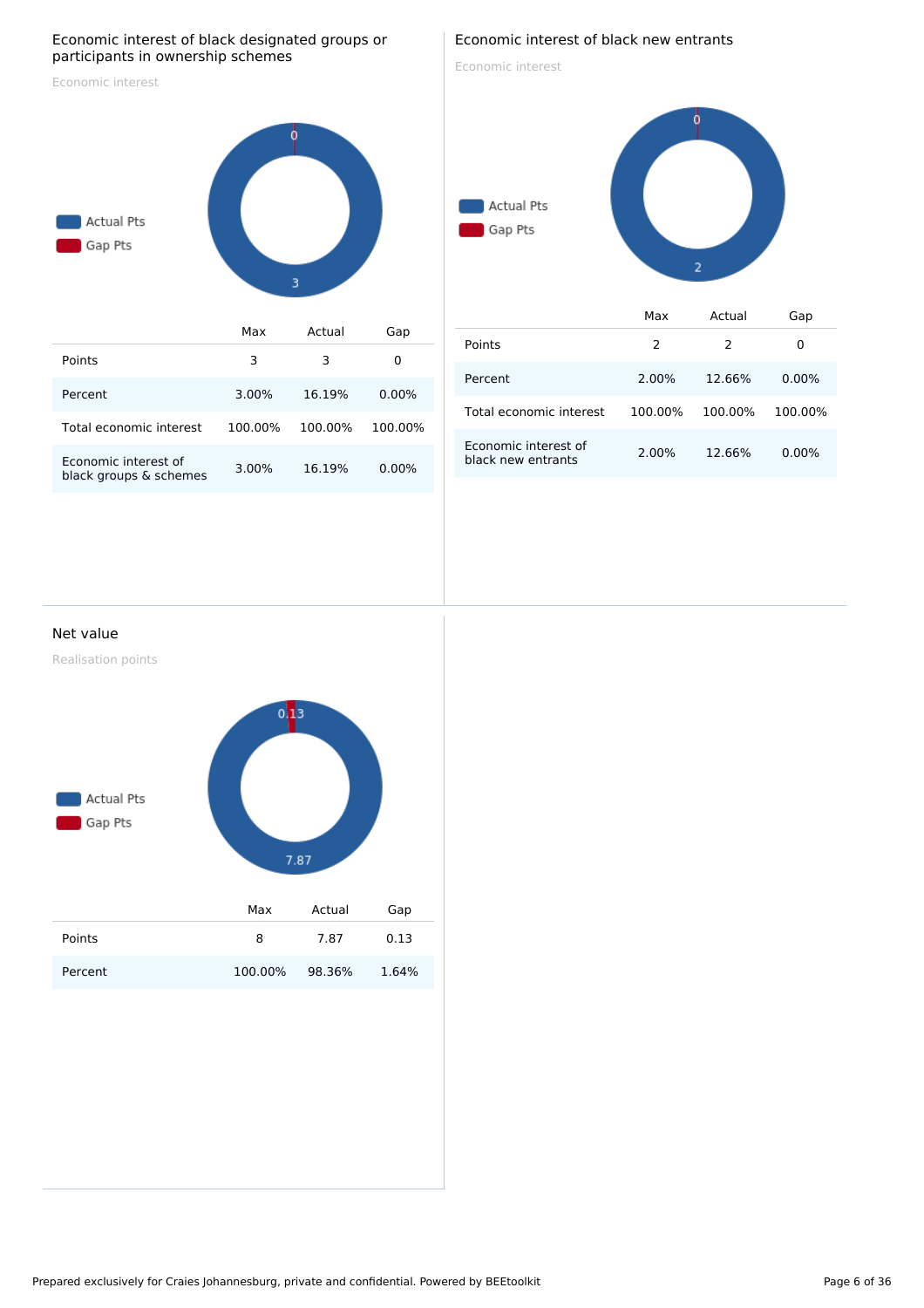# Detailed Gap Margin

|                                                                                               |         | Target |      |        | Actual |      |               | Gap    |      |                |
|-----------------------------------------------------------------------------------------------|---------|--------|------|--------|--------|------|---------------|--------|------|----------------|
|                                                                                               | $\%$    | Amount | Pts  | %      | Amount | Pts  | $\frac{0}{0}$ | Amount | Pts  | Gap Margin     |
| Voting rights                                                                                 |         |        |      |        |        |      |               |        |      |                |
| Exercisable voting<br>rights of black<br>individuals                                          | 25.00%  | 25.00% | 4.00 | 24.59% | 24.59% | 3.93 | 0.41%         | 0.41%  | 0.07 | $\bullet$      |
| Exercisable voting<br>rights of black<br>females                                              | 10.00%  | 10.00% | 2.00 | 9.25%  | 9.25%  | 1.85 | 0.75%         | 0.75%  | 0.15 | 0              |
| Economic interest                                                                             |         |        |      |        |        |      |               |        |      |                |
| Economic interest<br>of black individuals                                                     | 25.00%  | 25.00% | 4.00 | 24.59% | 24.59% | 3.93 | 0.41%         | 0.41%  | 0.07 | 0<br>$\bullet$ |
| Economic interest<br>of black females                                                         | 10.00%  | 10.00% | 2.00 | 9.25%  | 9.25%  | 1.85 | 0.75%         | 0.75%  | 0.15 | $\bullet$      |
| Economic interest<br>of black designated<br>groups or<br>participants in<br>ownership schemes | 3.00%   | 3.00%  | 3.00 | 16.19% | 16.19% | 3.00 | 13.19%        | 13.19% | 0.00 | $\bullet$      |
| Economic interest<br>of black new<br>entrants                                                 | 2.00%   | 2.00%  | 2.00 | 12.66% | 12.66% | 2.00 | 10.66%        | 10.66% | 0.00 |                |
| Realisation points                                                                            |         |        |      |        |        |      |               |        |      |                |
| Net value                                                                                     | 100.00% | 1.00%  | 8.00 | 98.36% | 0.98%  | 7.87 | 1.64%         | 0.02%  | 0.13 | $\bullet$      |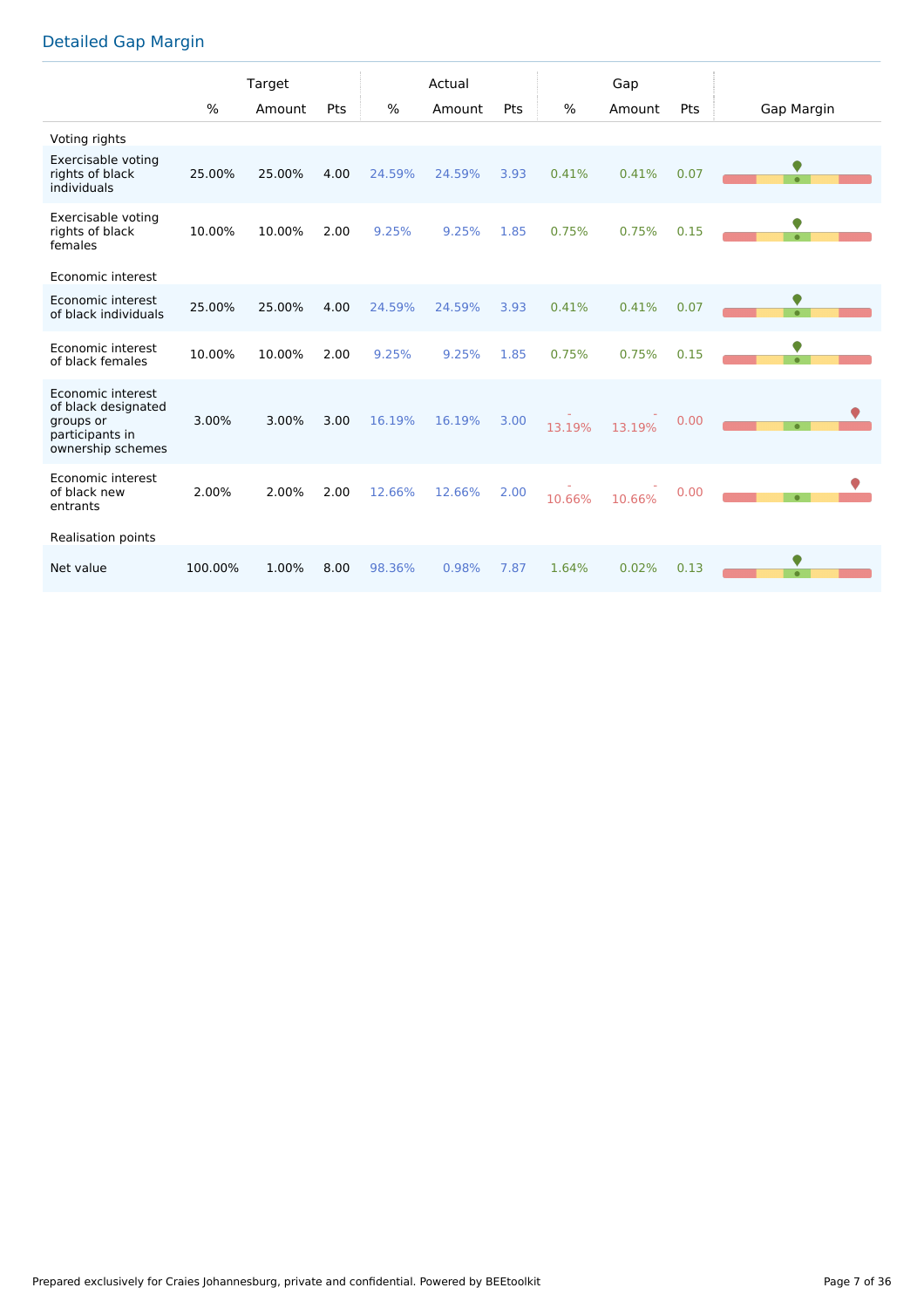# Ownership Data Summary

Date of Empowerment Transaction: 2014-01-09

|                                        |         | <b>Black</b>    |
|----------------------------------------|---------|-----------------|
|                                        | Females | Males & Females |
| Unencumbered Equity                    |         | R 35,869,883.56 |
| Economic Interest in Ownership Schemes |         | 10.59%          |
| Exercisable Voting Rights              | 9.25%   | 24.59%          |
| Economic Interest                      | 9.25%   | 24.59%          |
| Economic Interest of Designated Groups |         | 5.60%           |
| Economic Interest of New Entrants      |         | 12.66%          |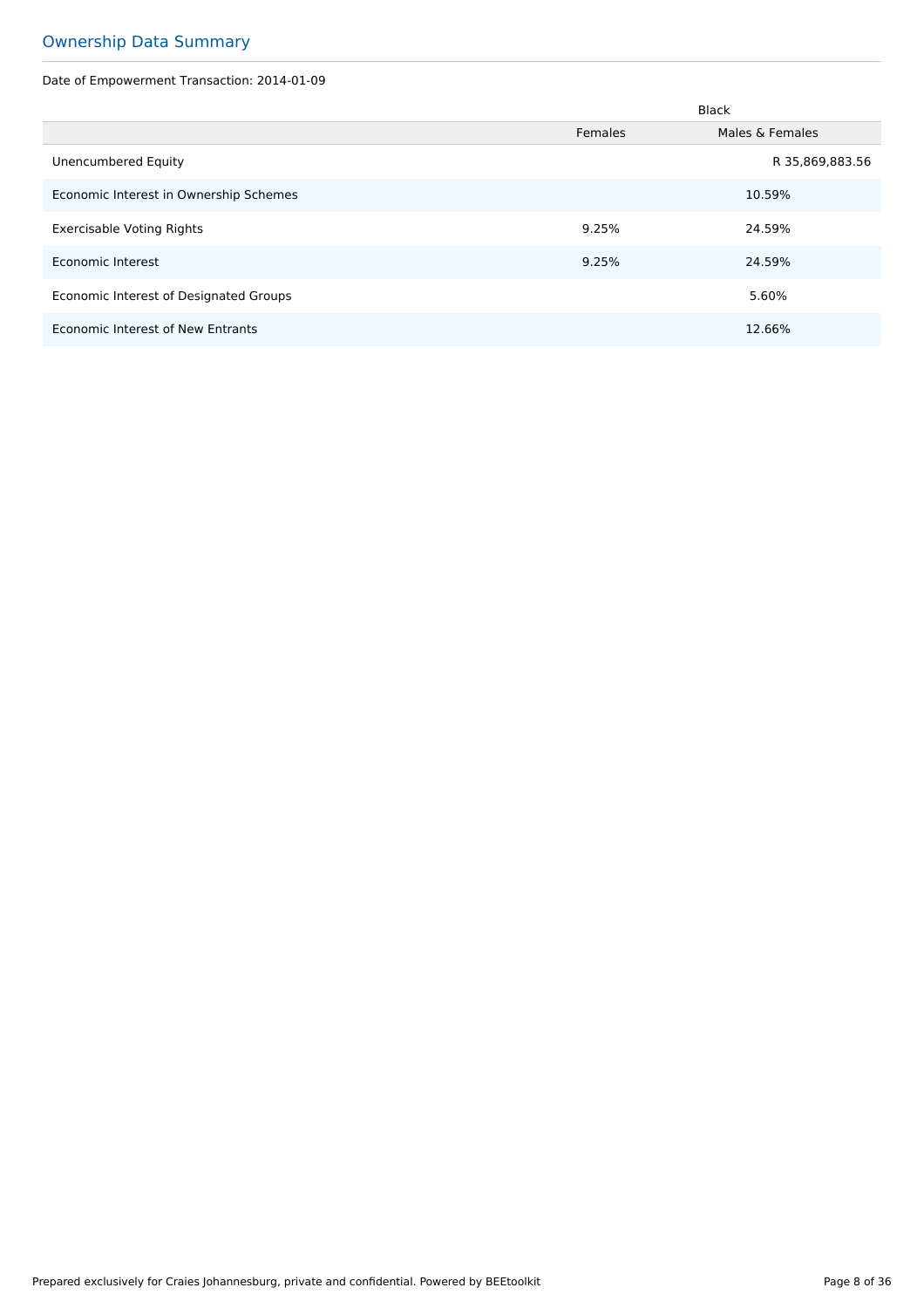# Management Report

For Craies Johannesburg

# Performance Summary



# Performance Summary

by target, actual and missed points

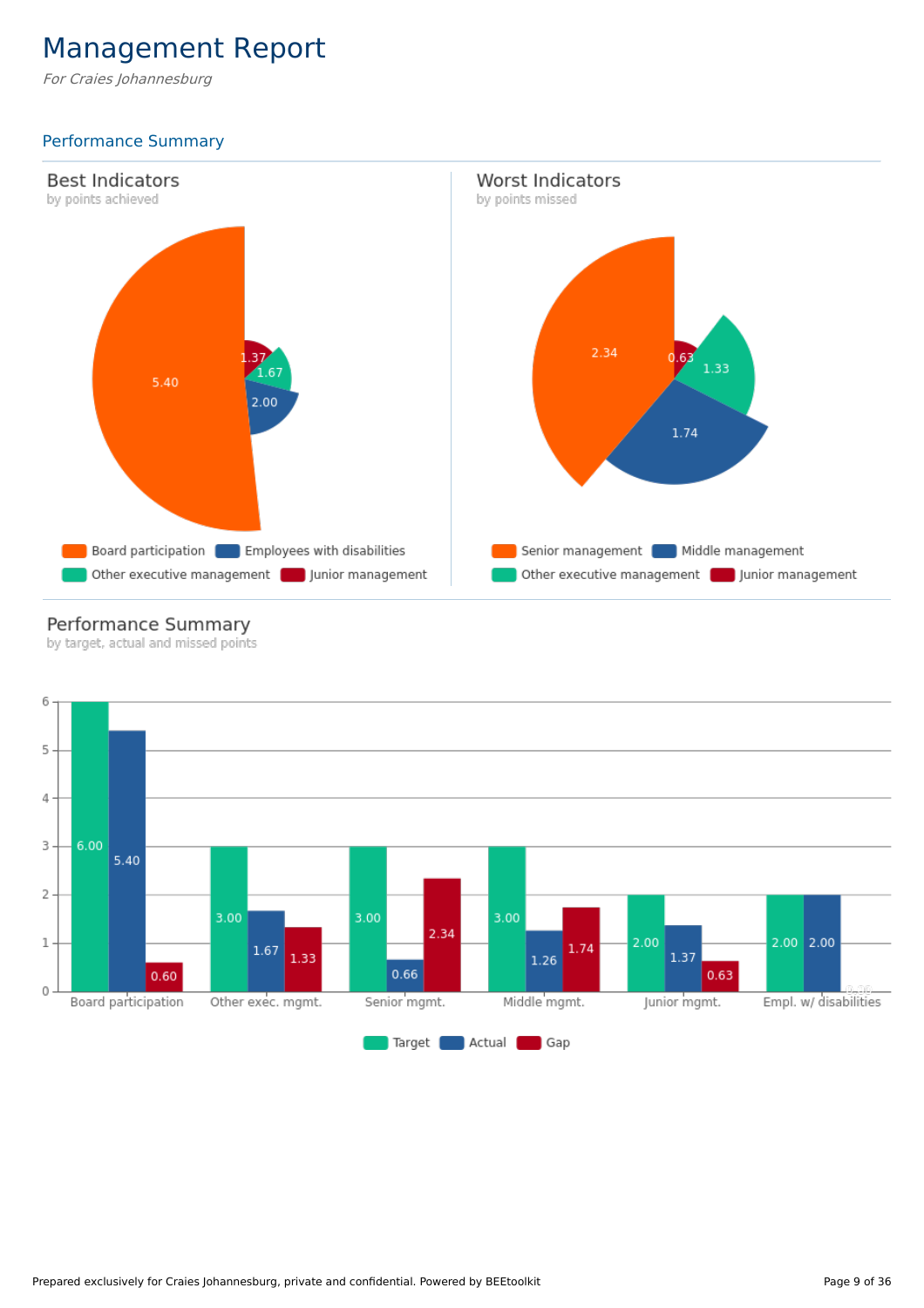# Summary Management Scorecard

|                                                         | Max            | Actual         | Gap            |
|---------------------------------------------------------|----------------|----------------|----------------|
| Board participation                                     |                |                |                |
| Exercisable voting rights of black board members        | $\overline{2}$ | 1.60           | 0.40           |
| Exercisable voting rights of black female board members | $\mathbf{1}$   | 0.80           | 0.20           |
| <b>Black executive directors</b>                        | $\overline{2}$ | $\overline{2}$ | $\overline{0}$ |
| Black female executive directors                        | 1              | $\mathbf{1}$   | $\overline{0}$ |
| Other executive management                              |                |                |                |
| Black other executive management                        | $\overline{2}$ | 1.67           | 0.33           |
| Black female other executive management                 | 1              | $\mathbf 0$    | 1              |
| Senior management                                       |                |                |                |
| Black employees in senior management                    | $\overline{2}$ | 0.51           | 1.49           |
| Black female employees in senior management             | 1              | 0.16           | 0.84           |
| Middle management                                       |                |                |                |
| Black employees in middle management                    | $\overline{2}$ | 0.92           | 1.08           |
| Black female employees in middle management             | 1              | 0.34           | 0.66           |
| Junior management                                       |                |                |                |
| Black employees in junior management                    | $\mathbf{1}$   | 0.77           | 0.23           |
| Black female employees in junior management             | $\mathbf{1}$   | 0.60           | 0.40           |
| Employees with disabilities                             |                |                |                |
| Black employees with disabilities                       | 2              | $\overline{2}$ | $\mathbf 0$    |
| Total                                                   | 19             | 12.36          | 6.64           |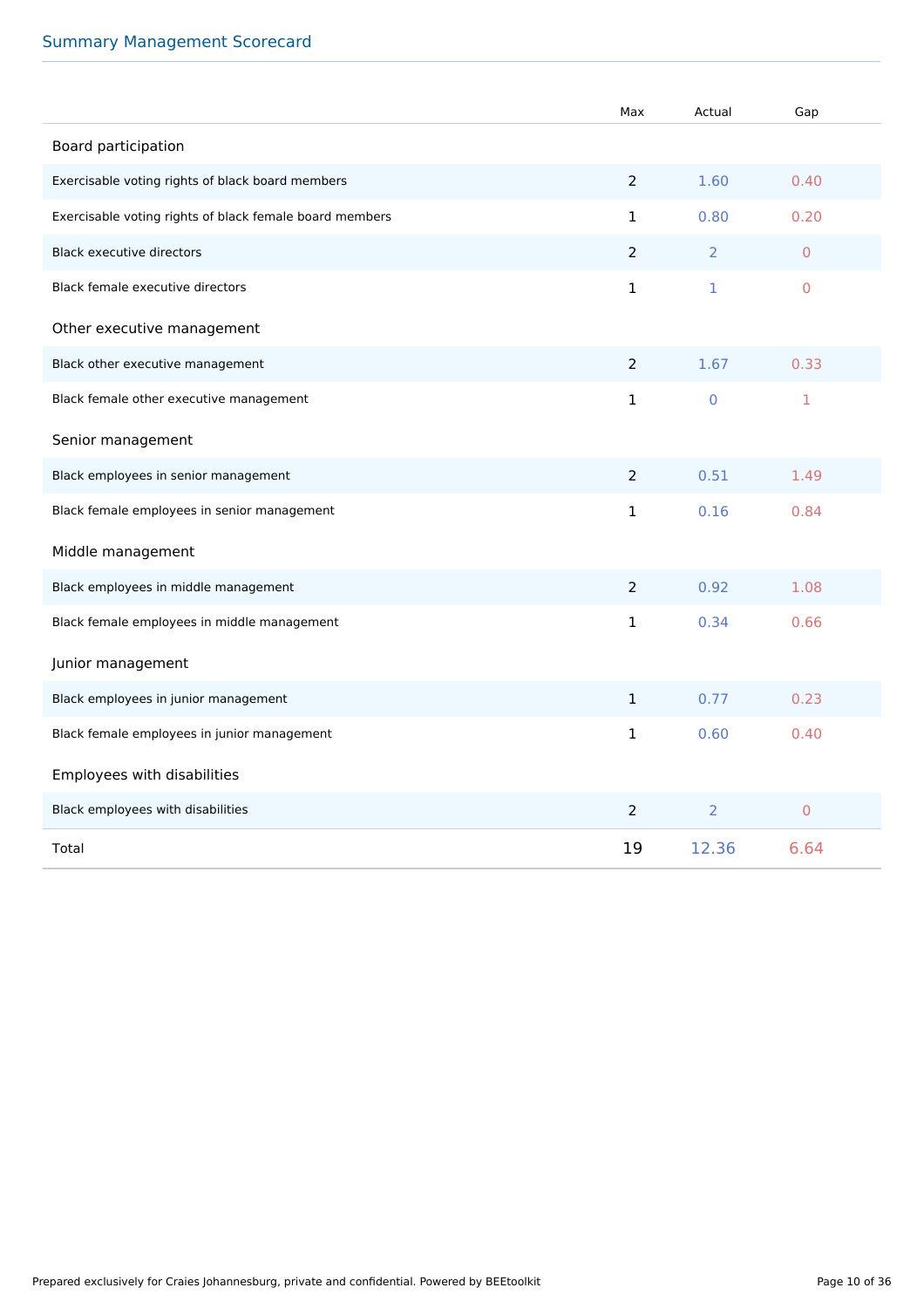## Exercisable voting rights of black board members

Board participation



#### Exercisable voting rights of black female board members

Board participation



|                                                | Max     | Actual  | Gap     |
|------------------------------------------------|---------|---------|---------|
| Points                                         | 1       | 0.80    | 0.20    |
| Percent                                        | 25.00%  | 20.00%  | 5.00%   |
| Total voting rights                            | 100.00% | 100.00% | 100.00% |
| Voting rights of black<br>female board members | 25.00%  | 20.00%  | 5.00%   |

Black executive directors

Board participation



|                           | Max    | Actual | Gap      |
|---------------------------|--------|--------|----------|
| Points                    | 2      | 2      | 0        |
| Percent                   | 50.00% | 66.67% | $0.00\%$ |
| Total executive directors | 3.00   | 3.00   | 3.00     |
| Black executive directors | 1.50   | 2.00   | 0.00     |

## Black female executive directors

Board participation



|                                     | Max    | Actual | Gap      |  |
|-------------------------------------|--------|--------|----------|--|
| Points                              | 1      | 1      | 0        |  |
| Percent                             | 25.00% | 33.33% | $0.00\%$ |  |
| Total executive directors           | 3.00   | 3.00   | 3.00     |  |
| Black female executive<br>directors | 0.75   | 1.00   | 0.00     |  |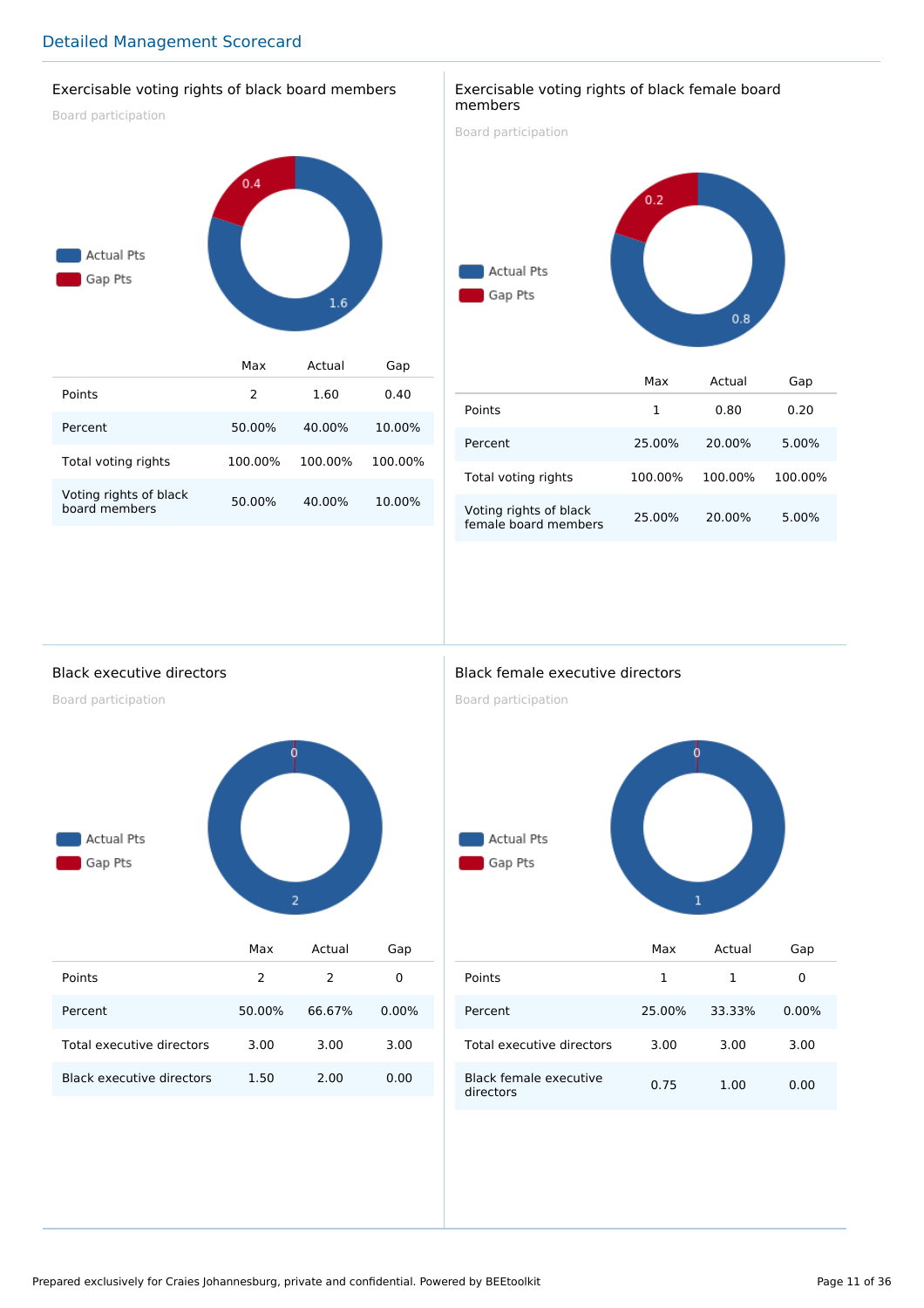#### Black other executive management

Other executive management



### Black female other executive management

Other executive management



| Points                                   |        |          |        |
|------------------------------------------|--------|----------|--------|
| Percent                                  | 30.00% | $0.00\%$ | 30.00% |
| Total female other<br>executive managers | 6.00   | 6.00     | 6.00   |
| Black female other<br>executive managers | 1.80   | 0.00     | 1.80   |

#### Black employees in senior management

Senior management



|                       | <b>Max</b>    | Actual | Gap    |
|-----------------------|---------------|--------|--------|
| Points                | $\mathcal{L}$ | 0.51   | 1.49   |
| Percent               | 60.00%        | 15.23% | 44.77% |
| Total senior managers | 72.00         | 72.00  | 72.00  |

#### Black female employees in senior management

Senior management



|                       | Max    | Actual | Gap    |
|-----------------------|--------|--------|--------|
| Points                | 1      | 0.16   | 0.84   |
| Percent               | 30.00% | 4.69%  | 25.31% |
| Total senior managers | 72.00  | 72.00  | 72.00  |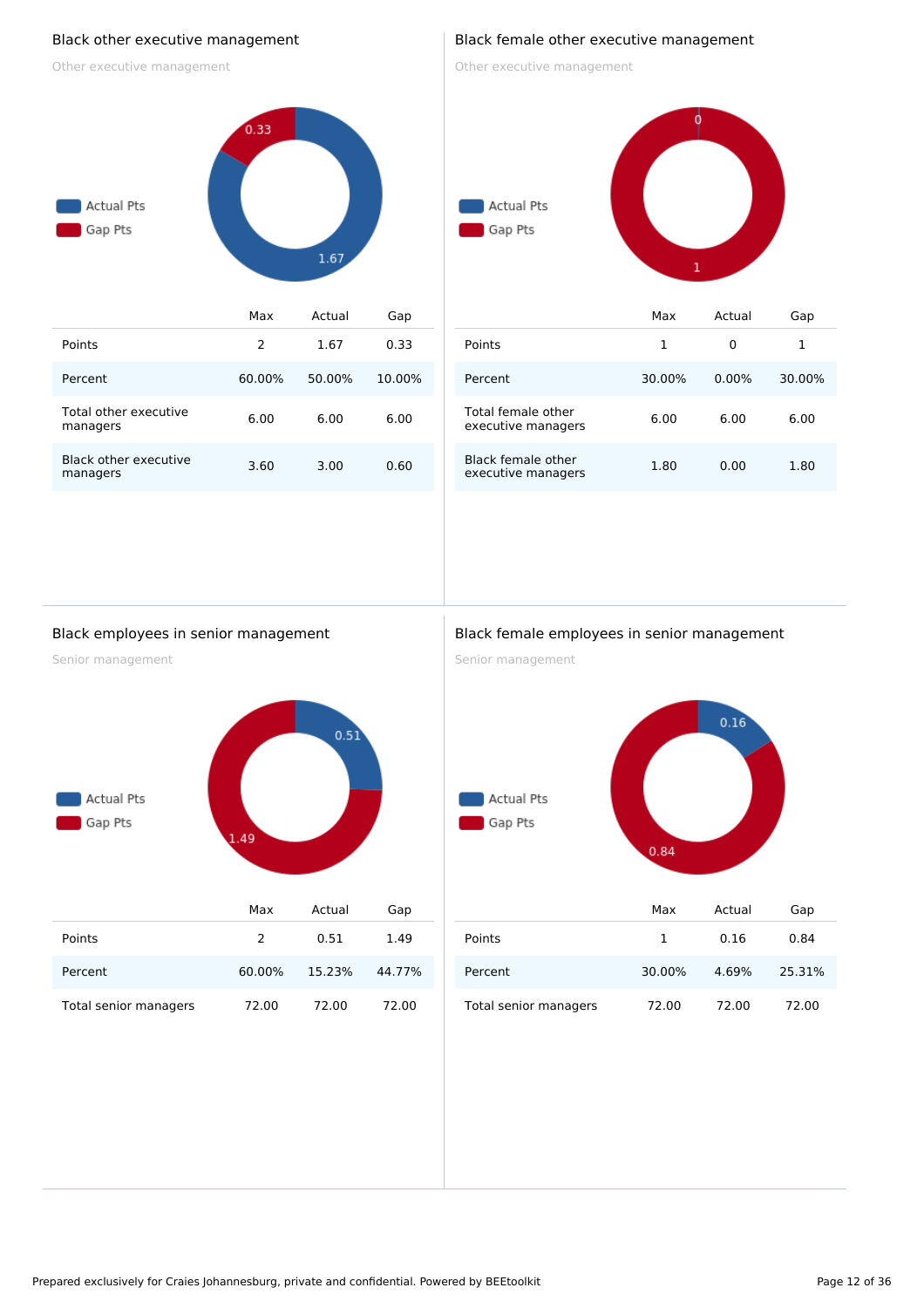### Black employees in middle management

Middle management



#### Black female employees in middle management

Middle management

# $0.34$ Actual Pts Gap Pts  $0.66$ Max Actual Gap Points 1 0.34 0.66 Percent 38.00% 12.98% 25.02% Total middle managers 180.00 180.00 180.00

#### Black employees in junior management

Junior management



Total junior managers 34.00 34.00 34.00

#### Black female employees in junior management

Junior management



|                       | Max    | Actual | Gap    |
|-----------------------|--------|--------|--------|
| Points                | 1      | 0.60   | 0.40   |
| Percent               | 44.00% | 26.34% | 17.66% |
| Total junior managers | 34.00  | 34.00  | 34.00  |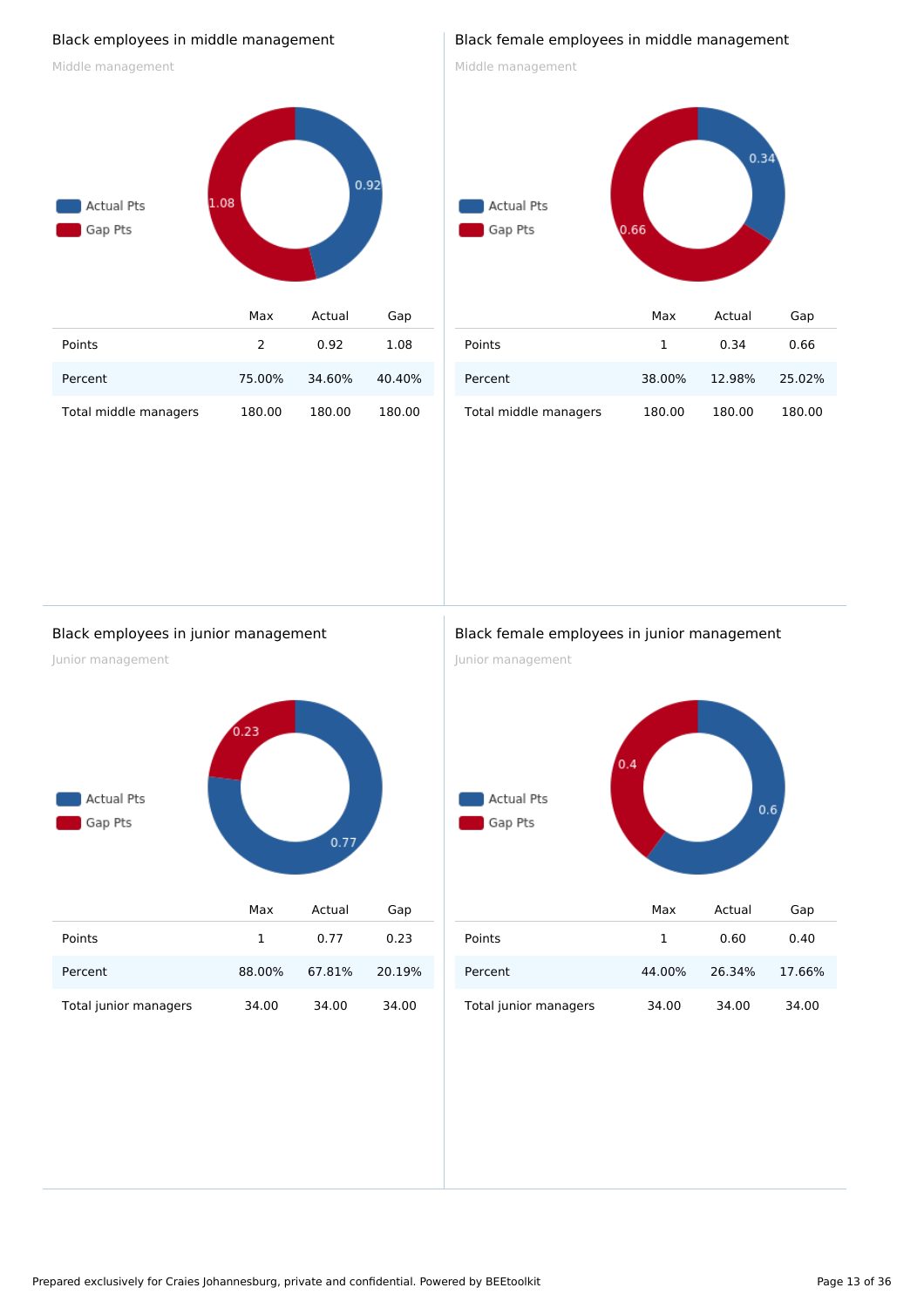#### Black employees with disabilities

Employees with disabilities

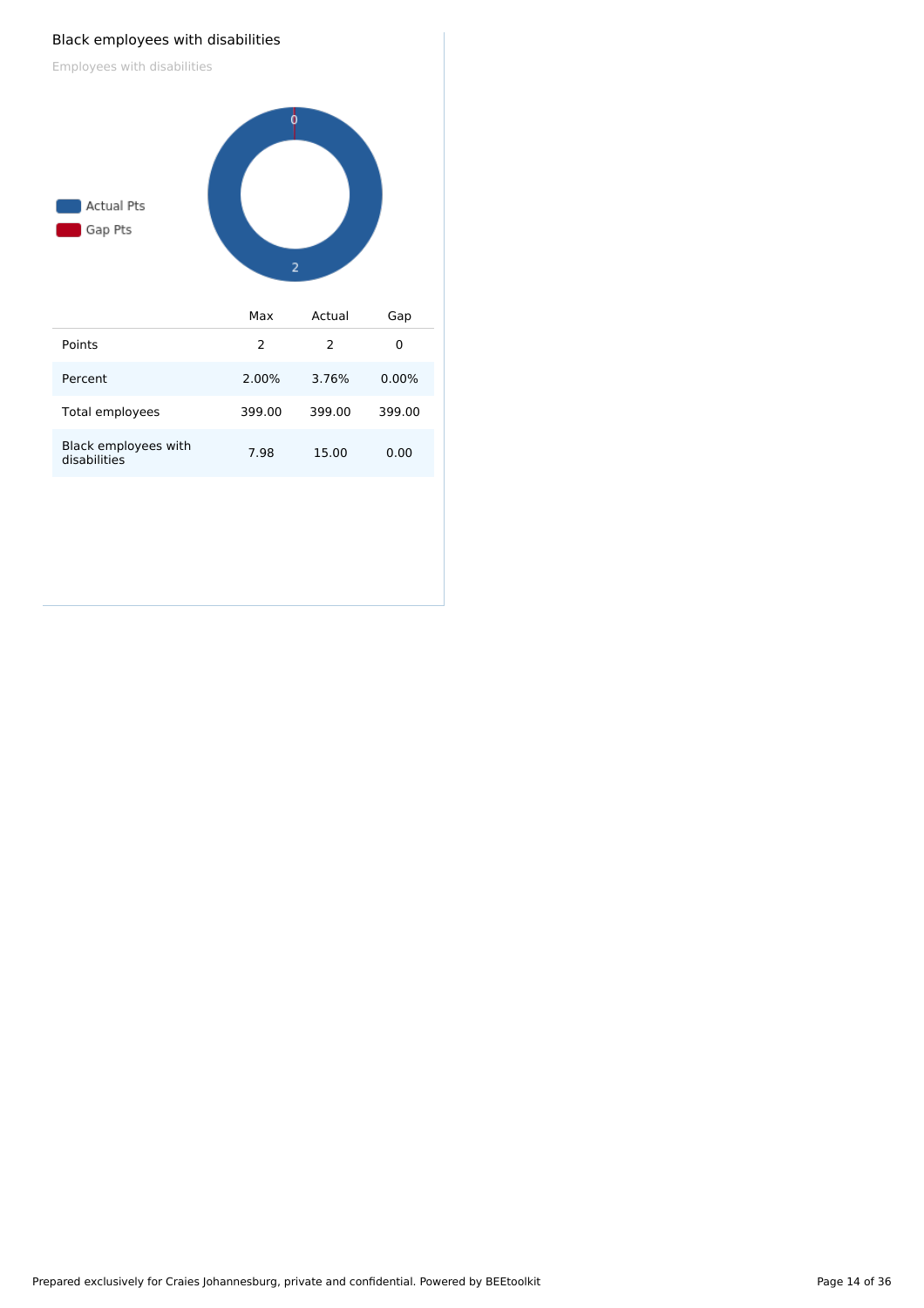# Detailed Gap Margin

|                                                                  |        | Target     |      | Actual |        |           | Gap       |          |      |            |  |  |
|------------------------------------------------------------------|--------|------------|------|--------|--------|-----------|-----------|----------|------|------------|--|--|
|                                                                  | $\%$   | Amount     | Pts  | $\%$   | Amount | Pts       | %         | Amount   | Pts  | Gap Margin |  |  |
| Board participation                                              |        |            |      |        |        |           |           |          |      |            |  |  |
| Exercisable voting<br>rights of black board<br>members           | 50.00% | 50.00%     | 2.00 | 40.00% | 40.00% | 1.60      | 10.00%    | 10.00%   | 0.40 |            |  |  |
| Exercisable voting<br>rights of black<br>female board<br>members | 25.00% | 25.00%     | 1.00 | 20.00% | 20.00% | 0.80      | 5.00%     | 5.00%    | 0.20 |            |  |  |
| <b>Black executive</b><br>directors                              | 50.00% | 1.50       | 2.00 | 66.67% | 2.00   | 2.00      | 16.67%    | $-0.50$  | 0.00 | $\bullet$  |  |  |
| <b>Black female</b><br>executive directors                       | 25.00% | 0.75       | 1.00 | 33.33% | 1.00   | 1.00      | $-8.33%$  | $-0.25$  | 0.00 |            |  |  |
| Other executive<br>management                                    |        |            |      |        |        |           |           |          |      |            |  |  |
| <b>Black other</b><br>executive<br>management                    | 60.00% | 3.60       | 2.00 | 50.00% | 3.00   | 1.67      | 10.00%    | 0.60     | 0.33 |            |  |  |
| Black female other<br>executive<br>management                    | 30.00% | 1.80       | 1.00 | 0.00%  | 0.00   | 0.00      | 30.00%    | 1.80     | 1.00 |            |  |  |
| Senior management                                                |        |            |      |        |        |           |           |          |      |            |  |  |
| Black employees in<br>senior management                          | 60.00% | 43.20      | 2.00 | 15.23% | 26.00  | 0.51      | 44.77%    | 17.20    | 1.49 |            |  |  |
| African males                                                    | 31.29% | 22.53      | 1.04 | 8.33%  | 6.00   | 0.28      | 22.96%    | 16.53    | 0.77 |            |  |  |
| African females                                                  | 24.59% | 17.70      | 0.82 | 2.78%  | 2.00   | 0.09      | 21.81%    | 15.70    | 0.73 | $\bullet$  |  |  |
| Indian males                                                     | 1.26%  | 0.91       | 0.04 | 13.89% | 10.00  | 0.04      | $-12.63%$ | $-9.09$  | 0.00 | $\bullet$  |  |  |
| Indian females                                                   | 0.77%  | 0.55       | 0.03 | 1.39%  | 1.00   | 0.03      | $-0.62%$  | $-0.45$  | 0.00 | $\bullet$  |  |  |
| Coloured males                                                   | 1.19%  | 0.85       | 0.04 | 8.33%  | 6.00   | 0.04      | $-7.15%$  | $-5.15$  | 0.00 | $\bullet$  |  |  |
| Coloured females                                                 | 0.91%  | 0.65       | 0.03 | 1.39%  | 1.00   | 0.03      | $-0.48%$  | $-0.35$  | 0.00 | ♥          |  |  |
| <b>Black female</b><br>employees in senior<br>management         | 30.00% | 21.60      | 1.00 | 4.69%  | 4.00   | 0.16      | 25.31%    | 17.60    | 0.84 |            |  |  |
| African females                                                  | 28.09% | 20.22      | 0.94 | 2.78%  | 2.00   | 0.09      | 25.31%    | 18.22    | 0.84 |            |  |  |
| Indian females                                                   | 0.88%  | 0.63       | 0.03 | 1.39%  | 1.00   | 0.03      | $-0.51%$  | $-0.37$  | 0.00 | $\bullet$  |  |  |
| Coloured females                                                 | 1.04%  | 0.75       | 0.03 | 1.39%  | 1.00   | 0.03      | $-0.35%$  | $-0.25$  | 0.00 | $\bullet$  |  |  |
| Middle management                                                |        |            |      |        |        |           |           |          |      |            |  |  |
| Black employees in<br>middle management                          | 75.00% | 135.00     | 2.00 | 34.60% | 108.00 | 0.92      | 40.40%    | 27.00    | 1.08 |            |  |  |
| African males                                                    | 39.12% | 70.41 1.04 |      | 18.89% | 34.00  | 0.50      | 20.23%    | 36.41    | 0.54 |            |  |  |
| African females                                                  | 30.73% | 55.32      | 0.82 | 10.56% | 19.00  | 0.28      | 20.18%    | 36.32    | 0.54 | $\bullet$  |  |  |
| Indian males                                                     | 1.57%  | 2.83       | 0.04 | 11.67% | 21.00  | 0.04      | $-10.10%$ | $-18.17$ | 0.00 | $\bullet$  |  |  |
| Indian females                                                   | 0.96%  | 1.73 0.03  |      | 5.00%  | 9.00   | 0.03      | $-4.04%$  | $-7.27$  | 0.00 | $\bullet$  |  |  |
| Coloured males                                                   | 1.48%  | 2.67       | 0.04 | 10.00% | 18.00  | 0.04      | $-8.52%$  | $-15.33$ | 0.00 | $\bullet$  |  |  |
| Coloured females                                                 | 1.14%  | 2.04       | 0.03 | 3.89%  |        | 7.00 0.03 | $-2.75%$  | $-4.96$  | 0.00 |            |  |  |
| <b>Black female</b><br>employees in middle<br>management         | 38.00% | 68.40      | 1.00 | 12.98% | 35.00  | 0.34      | 25.02%    | 33.40    | 0.66 |            |  |  |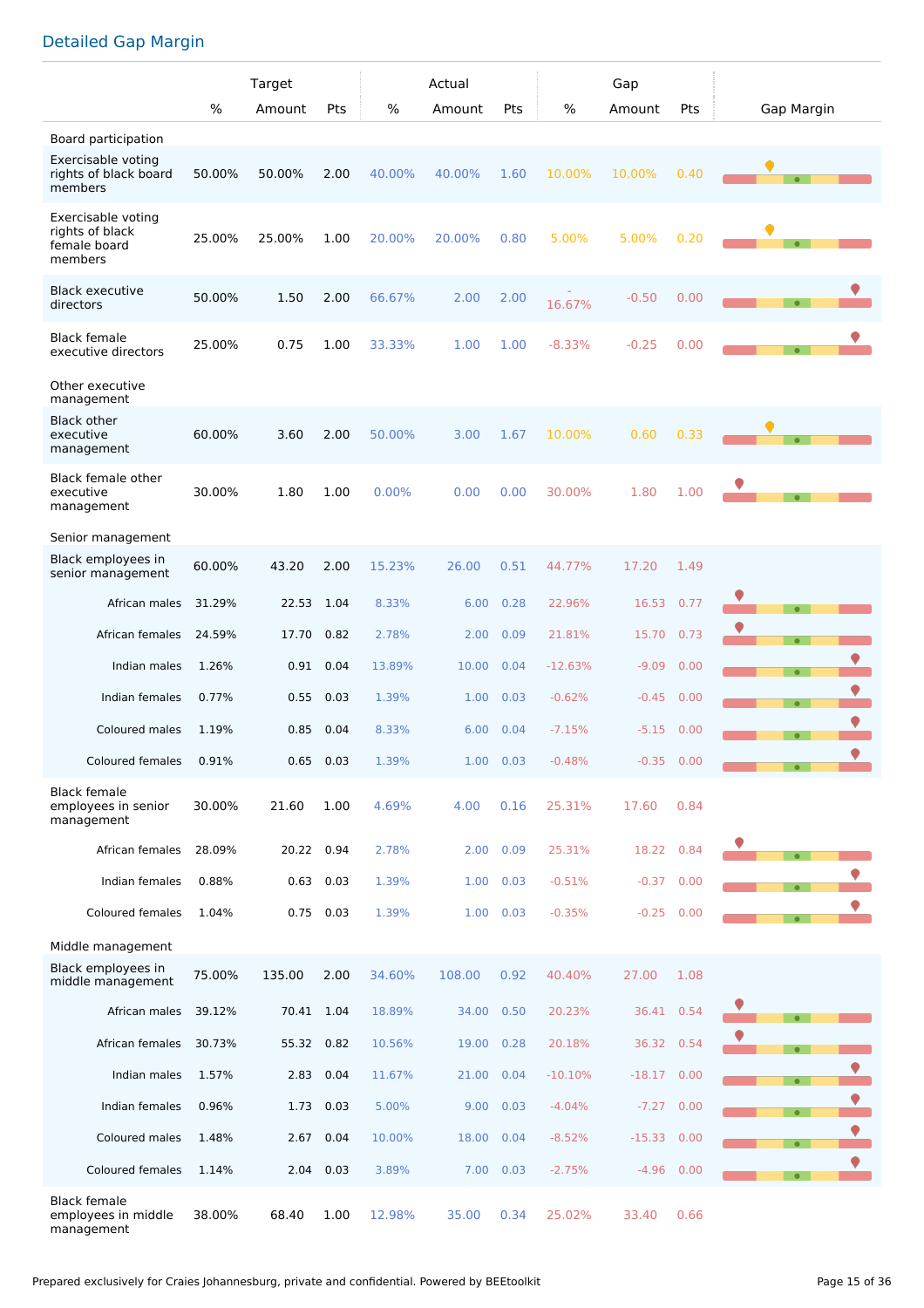| African females                                          | 35.57% | 64.03 | 0.94 | 10.56% | 19.00 | 0.28 | 25.02%   | 45.03        | 0.66      | $\bullet$ |  |
|----------------------------------------------------------|--------|-------|------|--------|-------|------|----------|--------------|-----------|-----------|--|
| Indian females                                           | 1.11%  | 2.00  | 0.03 | 5.00%  | 9.00  | 0.03 | $-3.89%$ | $-7.00$      | 0.00      | $\bullet$ |  |
| Coloured females                                         | 1.31%  | 2.36  | 0.03 | 3.89%  | 7.00  | 0.03 | $-2.58%$ | $-4.64$      | 0.00      | $\bullet$ |  |
| Junior management                                        |        |       |      |        |       |      |          |              |           |           |  |
| Black employees in<br>junior management                  | 88.00% | 29.92 | 1.00 | 67.81% | 26.00 | 0.77 | 20.19%   | 3.92         | 0.23      |           |  |
| African males                                            | 45.90% | 15.60 | 0.52 | 38.24% | 13.00 | 0.43 | 7.66%    | 2.60         | 0.09      | $\bullet$ |  |
| African females                                          | 36.06% | 12.26 | 0.41 | 23.53% | 8.00  | 0.27 | 12.53%   | 4.26         | 0.14      | $\bullet$ |  |
| Indian males                                             | 1.84%  | 0.63  | 0.02 | 2.94%  | 1.00  | 0.02 | $-1.10%$ | $-0.37$      | 0.00      | $\bullet$ |  |
| Indian females                                           | 1.13%  | 0.38  | 0.01 | 2.94%  | 1.00  | 0.01 | $-1.81%$ | $-0.62$      | 0.00      | $\bullet$ |  |
| Coloured males                                           | 1.74%  | 0.59  | 0.02 | 5.88%  | 2.00  | 0.02 | $-4.14%$ | $-1.41$ 0.00 |           | $\bullet$ |  |
| Coloured females                                         | 1.33%  | 0.45  | 0.02 | 2.94%  | 1.00  | 0.02 | $-1.61%$ | $-0.55$ 0.00 |           | $\bullet$ |  |
| <b>Black female</b><br>employees in junior<br>management | 44.00% | 14.96 | 1.00 | 26.34% | 10.00 | 0.60 | 17.66%   | 4.96         | 0.40      |           |  |
| African females                                          | 41.19% | 14.01 | 0.94 | 23.53% | 8.00  | 0.53 | 17.66%   |              | 6.01 0.40 | $\bullet$ |  |
| Indian females                                           | 1.29%  | 0.44  | 0.03 | 2.94%  | 1.00  | 0.03 | $-1.65%$ | $-0.56$      | 0.00      | $\bullet$ |  |
| Coloured females                                         | 1.52%  | 0.52  | 0.03 | 2.94%  | 1.00  | 0.03 | $-1.42%$ | $-0.48$      | 0.00      | $\bullet$ |  |
| Employees with<br>disabilities                           |        |       |      |        |       |      |          |              |           |           |  |
| <b>Black employees</b><br>with disabilities              | 2.00%  | 7.98  | 2.00 | 3.76%  | 15.00 | 2.00 | $-1.76%$ | $-7.02$      | 0.00      | $\bullet$ |  |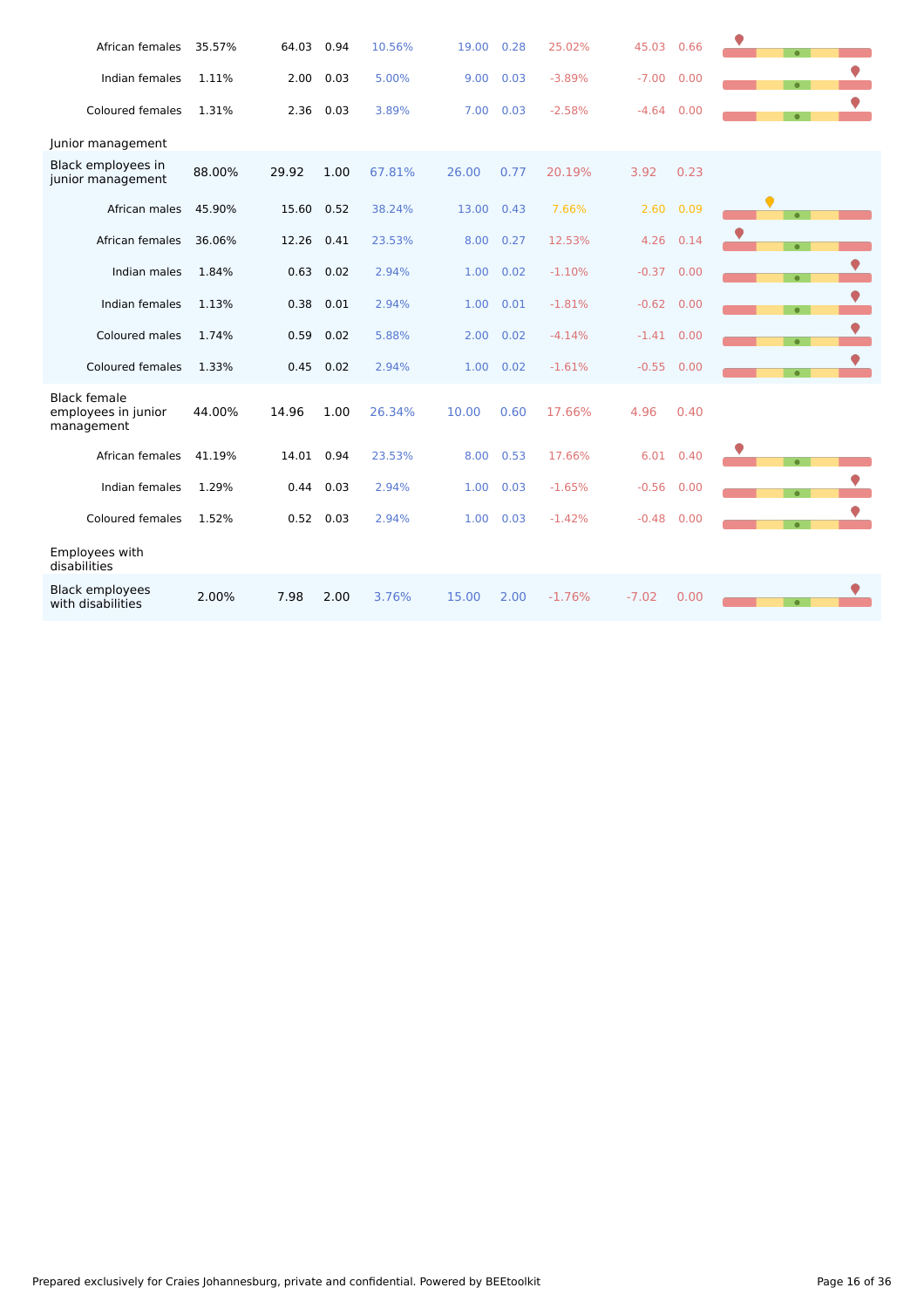# Management Data Summary

#### Total number of employees: 399

Total number of black disabled employees: 15

|                                          |              | <b>Black</b> | Black & White   |
|------------------------------------------|--------------|--------------|-----------------|
|                                          | <b>Males</b> | Females      | Males & Females |
| <b>Board Participation</b>               |              |              |                 |
| Voting Rights                            | 20.00%       | 20.00%       |                 |
| Number of Executive Directors            |              | 1            | 3               |
| <b>Other Executive Management</b>        |              |              |                 |
| Total Number of Other Executive Managers | 3            | 0            | 6               |

**Senior Managers** by gender

Middle Managers by gender

**Junior Managers**<br>by gender



|                           |         | Male   |          |       |         | Female |          |       |  |
|---------------------------|---------|--------|----------|-------|---------|--------|----------|-------|--|
|                           | African | Indian | Coloured | White | African | Indian | Coloured | White |  |
| Number of senior managers | 6       | 10     | 6        | 34    |         |        |          | 12    |  |
| Number of middle managers | 34      | 21     | 18       | 47    | 19      | 9      |          | 25    |  |
| Number of junior managers | 13      |        |          | 4     | 8       |        |          | 4     |  |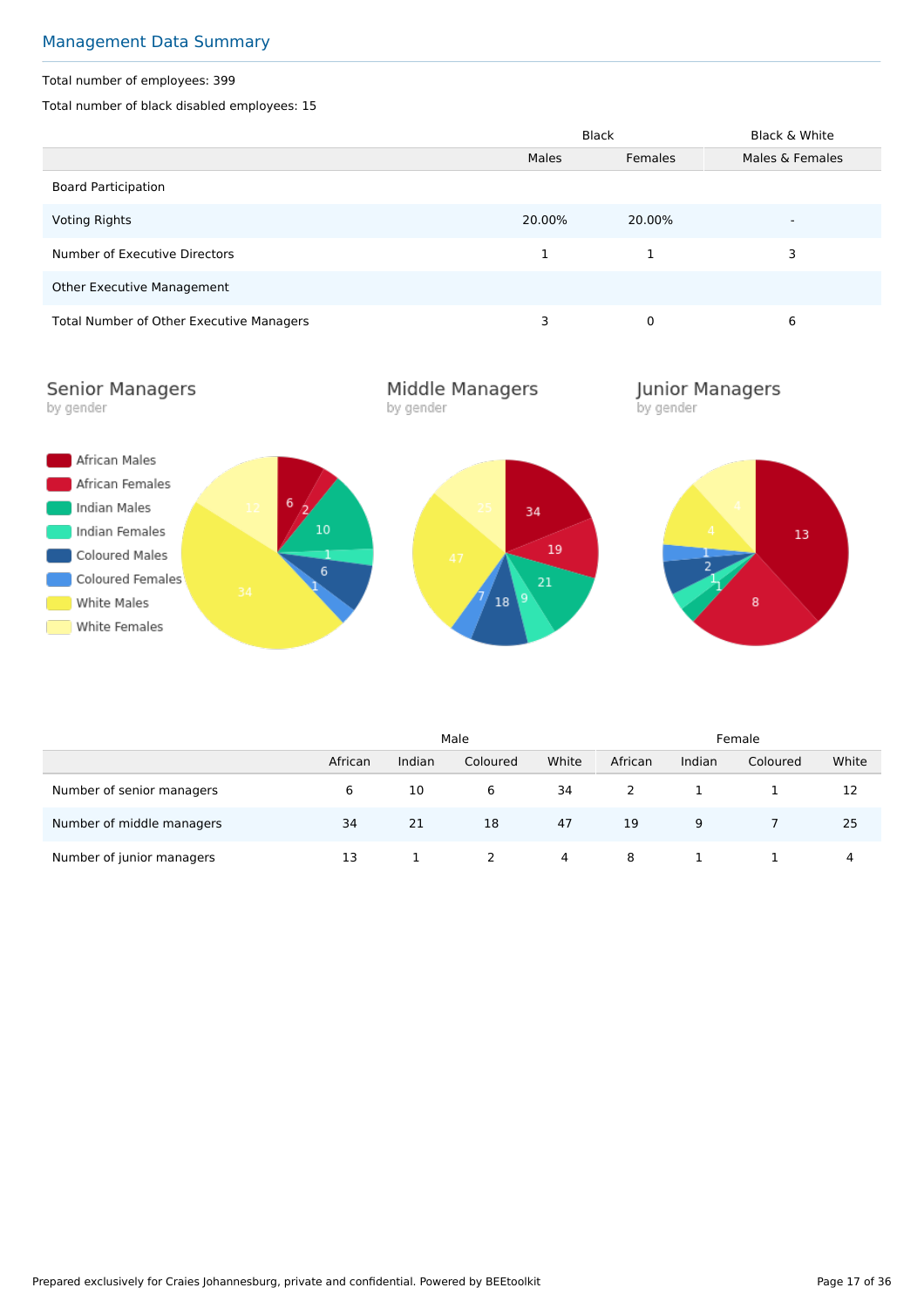# Skills Development Report

For Craies Johannesburg

# Performance Summary



# Performance Summary

by target, actual and missed points

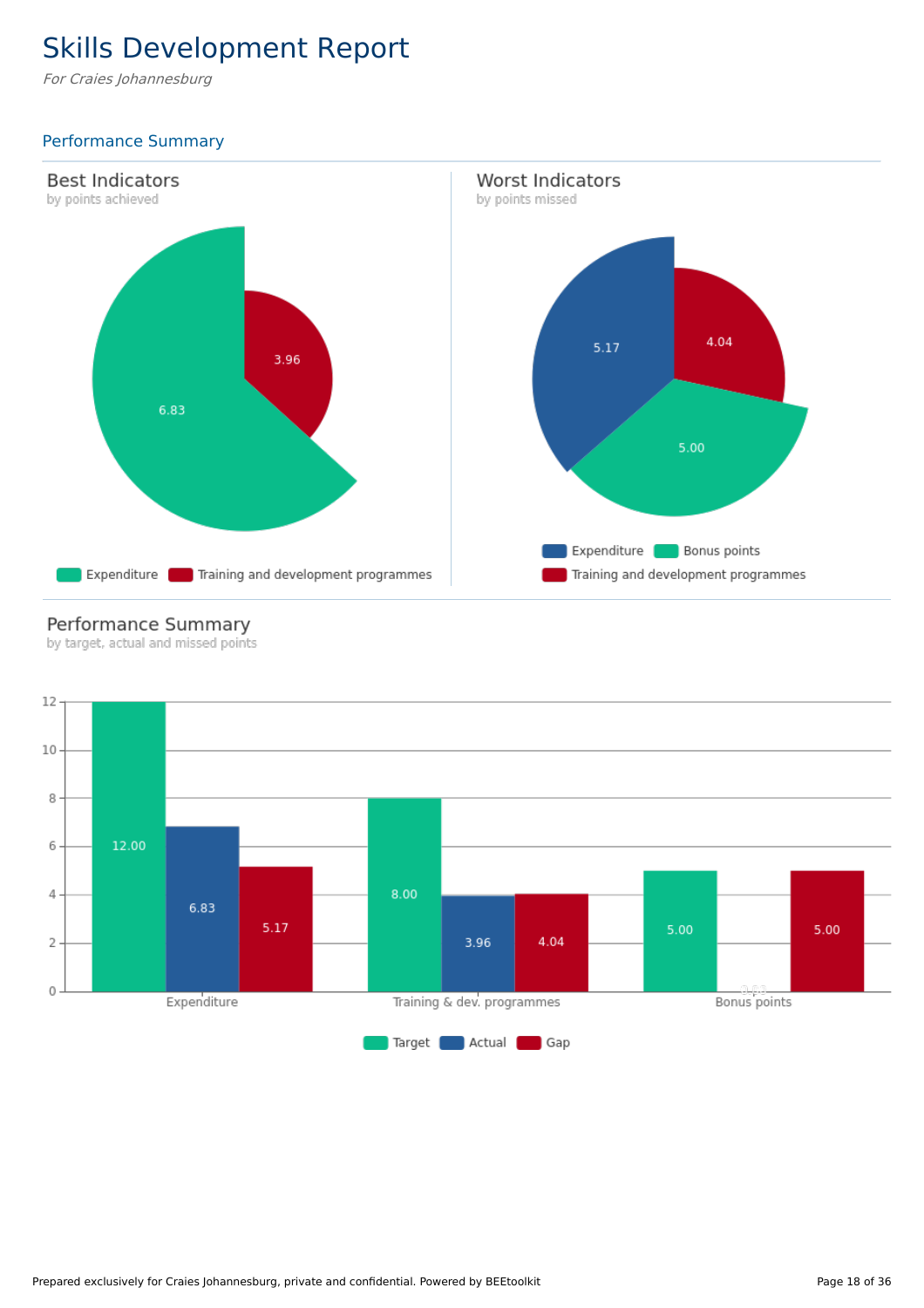# Summary Skills Development Scorecard

|                                                                                                 | Max            | Actual       | Gap            |
|-------------------------------------------------------------------------------------------------|----------------|--------------|----------------|
| Expenditure                                                                                     |                |              |                |
| Expenditure on learning programmes for black people                                             | 8              | 2.83         | 5.17           |
| Expenditure on learning programmes for disabled black employees                                 | 4              | 4            | $\overline{0}$ |
| Training and development programmes                                                             |                |              |                |
| Number of black people participating in learnerships, apprenticeships or internships            | 4              | 3.96         | 0.04           |
| Number of unemployed black people participating in learnerships, apprenticeships or internships | $\overline{4}$ | $\mathbf{0}$ | $\overline{4}$ |
| Bonus points                                                                                    |                |              |                |
| Absorption of black people after learnerships, apprenticeships or internships                   | 5              | $\Omega$     | 5              |
| Total                                                                                           | 20             | 10.80        | 14.20          |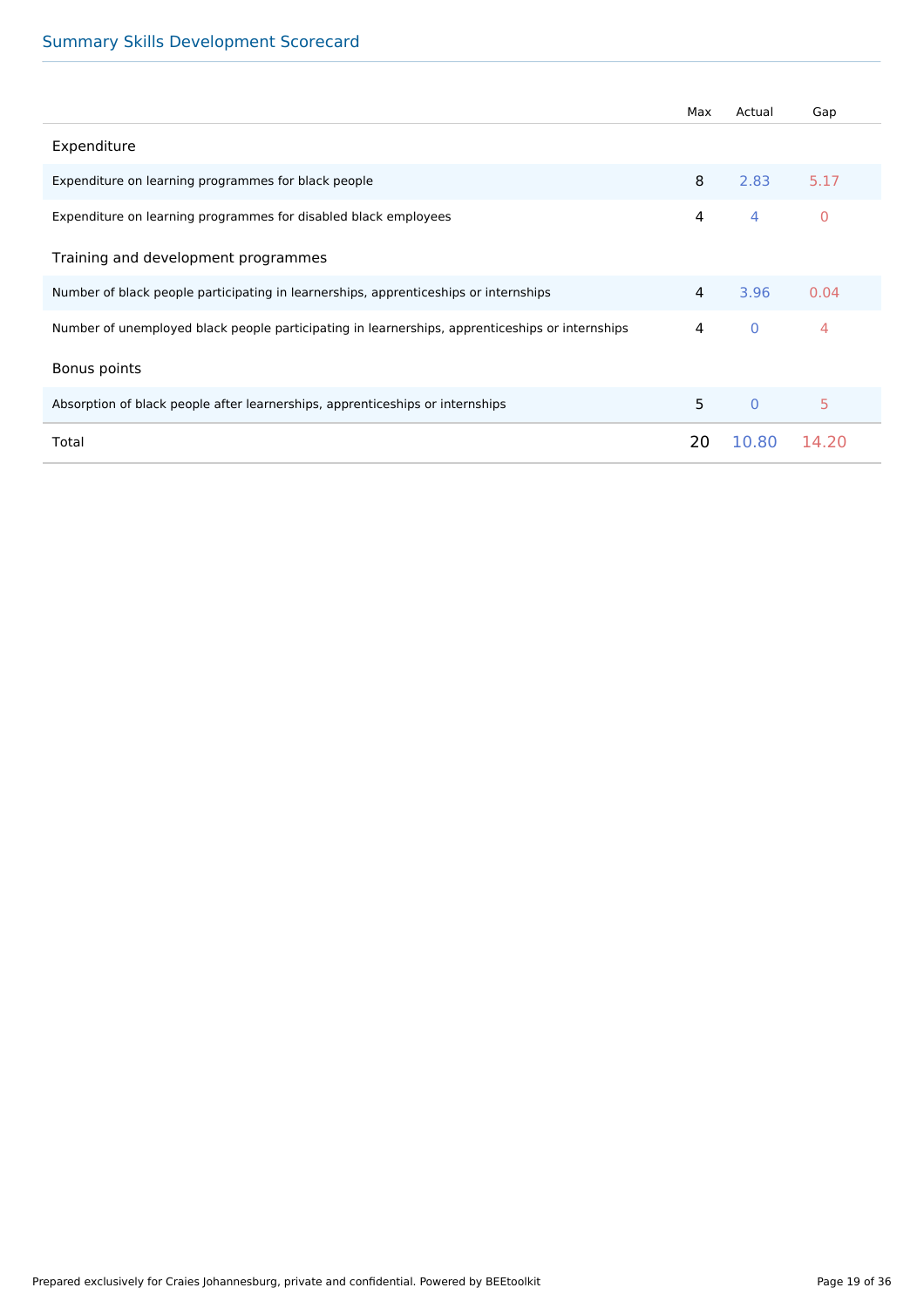#### Expenditure on learning programmes for black people

Expenditure



| Points          |          | 2.83          | 5.17  |
|-----------------|----------|---------------|-------|
| Percent         | $6.00\%$ | 2.12%         | 3.88% |
| Leviable amount | R 214m   | R 214m R 214m |       |

#### Expenditure on learning programmes for disabled black employees

Expenditure



|                                      | Max    | Actual | Gap      |
|--------------------------------------|--------|--------|----------|
| Points                               | 4      | 4      | 0        |
| Percent                              | 0.30%  | 0.41%  | $0.00\%$ |
| Leviable amount                      | R 214m | R 214m | R 214m   |
| Spend on training black<br>employees | R 643k | R 877k | R 0.00   |

#### Number of black people participating in learnerships, apprenticeships or internships

Training and development programmes



#### Number of unemployed black people participating in learnerships, apprenticeships or internships

Training and development programmes



|                 | Max    | Actual   | Gap    |
|-----------------|--------|----------|--------|
| Points          | 4      | 0        | 4      |
| Percent         | 2.50%  | $0.00\%$ | 2.50%  |
| Total employees | 399.00 | 399.00   | 399.00 |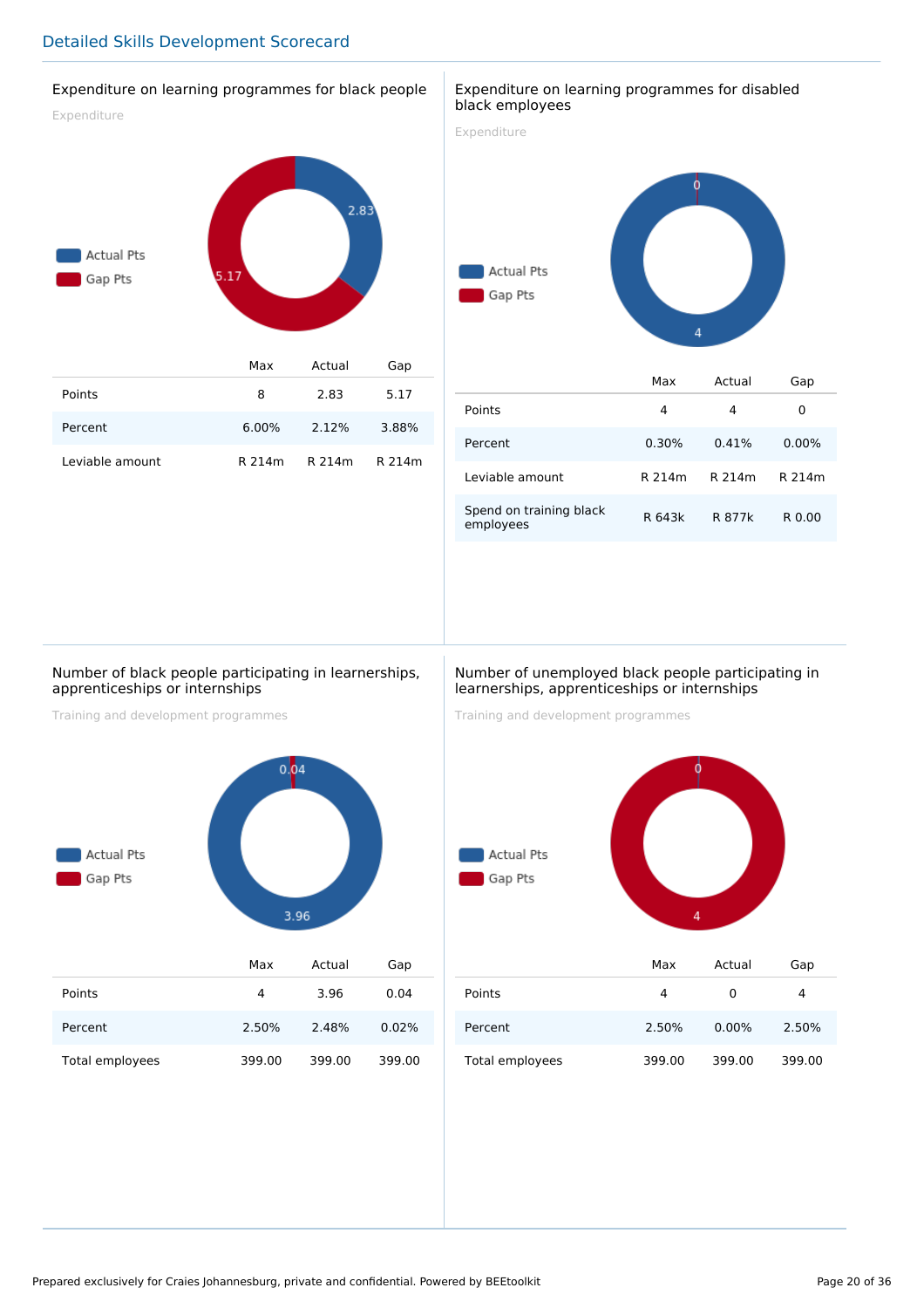#### Absorption of black people after learnerships, apprenticeships or internships

| Bonus points<br><b>Actual Pts</b><br>Gap Pts                | Ó<br>5  |        |         |
|-------------------------------------------------------------|---------|--------|---------|
|                                                             | Max     | Actual | Gap     |
| Points                                                      | 5       | 0      | 5       |
| Percent                                                     | 100.00% | 0.00%  | 100.00% |
| Total black unemployed<br>people that completed<br>training | 0.00    | 0.00   | 0.00    |
| Total black unemployed<br>people absorbed after<br>training | 0.00    | 0.00   | 0.00    |
|                                                             |         |        |         |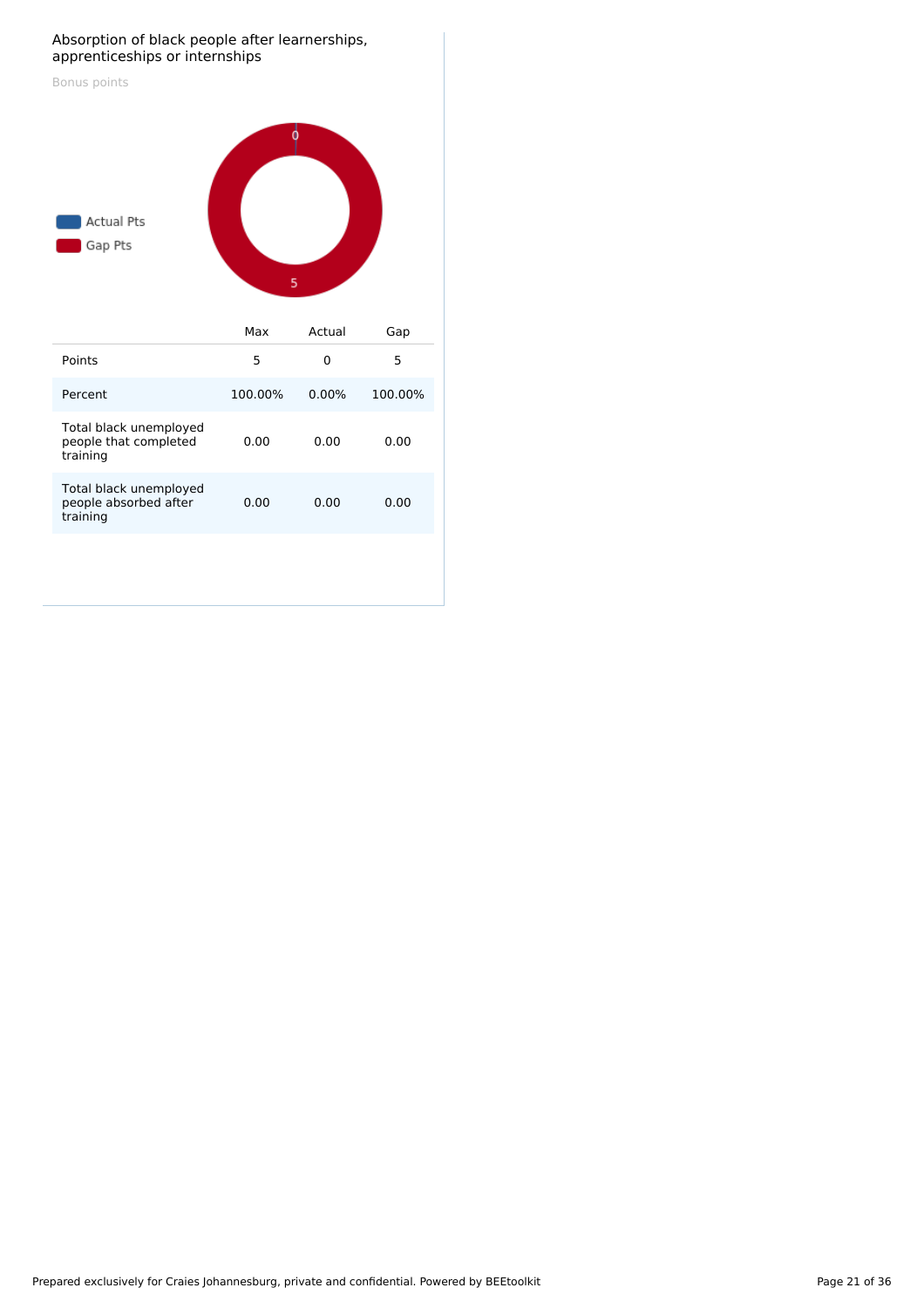# Detailed Gap Margin

|                                                                                                                |         | Target       |             |       | Actual       |            |          | Gap          |             |                |
|----------------------------------------------------------------------------------------------------------------|---------|--------------|-------------|-------|--------------|------------|----------|--------------|-------------|----------------|
|                                                                                                                | %       | Amount       | Pts         | $\%$  | Amount       | <b>Pts</b> | $\%$     | Amount Pts   |             | Gap Margin     |
| Expenditure                                                                                                    |         |              |             |       |              |            |          |              |             |                |
| Expenditure on learning<br>programmes for black<br>people                                                      | 6.00%   | R<br>12.9m   | 8.00        | 2.12% | R<br>8.17m   | 2.83       | 3.88%    | R<br>4.7m    | 5.17        |                |
| African males                                                                                                  | 3.13%   | R 6.71m 4.17 |             | 1.11% | R 2.38m      | 1.48       | 2.02%    | R 4.33m      | 2.69        | $\bullet$      |
| African females                                                                                                | 2.46%   | R 5.27m 3.28 |             | 0.60% | R 1.29m 0.80 |            | 1.86%    | R 3.99m      | 2.48        |                |
| Coloured males                                                                                                 | 0.12%   | R 255k       | 0.16        | 1.03% | R 2.21m      | 0.16       | $-0.91%$ | -R<br>1.96m  | 0.00        | $\bullet$      |
| <b>Coloured females</b>                                                                                        | 0.09%   | R 195k 0.12  |             | 0.29% | R 617k       | 0.12       | $-0.20%$ | $-R$ 422 $k$ | 0.00        | $\bullet$      |
| Indian males                                                                                                   | 0.13%   | R 270k 0.17  |             | 0.52% | R 1.11m 0.17 |            | $-0.39%$ | -R 838k      | 0.00        | $\bullet$      |
| Indian females                                                                                                 | 0.08%   | R 165k 0.10  |             | 0.26% | R 560k 0.10  |            | $-0.18%$ | -R 395k      | 0.00        | $\bullet$      |
| Expenditure on learning<br>programmes for<br>disabled black<br>employees                                       | 0.30%   | R<br>643k    | 4.00        | 0.41% | R<br>877k    | 4.00       | $-0.11%$ | $-R$<br>234k | 0.00        |                |
| Training and<br>development<br>programmes                                                                      |         |              |             |       |              |            |          |              |             |                |
| Number of black people<br>participating in<br>learnerships,<br>apprenticeships or<br>internships               | 2.50%   | 9.98         | 4.00        | 2.48% | 29.00        | 3.96       | 0.02%    | 19.03        | 0.04        |                |
| African males                                                                                                  | 1.30%   | 5.20         | 2.09        | 2.51% | 10.00        | 2.09       | $-1.20%$ | $-4.80$      | 0.00        | $\bullet$      |
| African females                                                                                                | 1.02%   | 4.09         | 1.64        | 1.00% | 4.00         | 1.60       | 0.02%    | 0.09         | 0.04        | ♥<br>$\bullet$ |
| Coloured males                                                                                                 | 0.05%   | 0.20         | 0.08        | 2.01% | 8.00         | 0.08       | $-1.96%$ | $-7.80$      | 0.00        | $\bullet$      |
| Coloured females                                                                                               | 0.04%   | 0.15         | 0.06        | 0.50% | 2.00         | 0.06       | $-0.46%$ | $-1.85$      | 0.00        | $\bullet$      |
| Indian males                                                                                                   | 0.05%   | 0.21         | 0.08        | 0.75% | 3.00         | 0.08       | $-0.70%$ | $-2.79$      | 0.00        | $\bullet$      |
| Indian females                                                                                                 | 0.03%   |              | $0.13$ 0.05 | 0.50% |              | 2.00 0.05  | $-0.47%$ | $-1.87$ 0.00 |             | $\bullet$      |
| Number of unemployed<br>black people<br>participating in<br>learnerships,<br>apprenticeships or<br>internships | 2.50%   | 9.98         | 4.00        | 0.00% | 0.00         | 0.00       | 2.50%    | 9.98         | 4.00        |                |
| African males                                                                                                  | 1.30%   |              | 5.20 2.09   | 0.00% | 0.00         | 0.00       | 1.30%    | 5.20         | 2.09        |                |
| African females                                                                                                | 1.02%   | 4.09         | 1.64        | 0.00% | 0.00         | 0.00       | 1.02%    | 4.09         | 1.64        |                |
| Coloured males                                                                                                 | 0.05%   | 0.20         | 0.08        | 0.00% | 0.00         | 0.00       | 0.05%    | 0.20         | 0.08        |                |
| Coloured females                                                                                               | 0.04%   | 0.15         | 0.06        | 0.00% | 0.00         | 0.00       | 0.04%    | 0.15         | 0.06        | $\bullet$      |
| Indian males                                                                                                   | 0.05%   | 0.21         | 0.08        | 0.00% | 0.00         | 0.00       | 0.05%    | 0.21         | 0.08        | $\bullet$      |
| Indian females                                                                                                 | 0.03%   |              | $0.13$ 0.05 | 0.00% | 0.00         | 0.00       | 0.03%    |              | $0.13$ 0.05 |                |
| Bonus points                                                                                                   |         |              |             |       |              |            |          |              |             |                |
| Absorption of black<br>people after<br>learnerships,<br>apprenticeships or<br>internships                      | 100.00% | 0.00         | 5.00        | 0.00% | 0.00         | 0.00       | 100.00%  | 0.00         | 5.00        |                |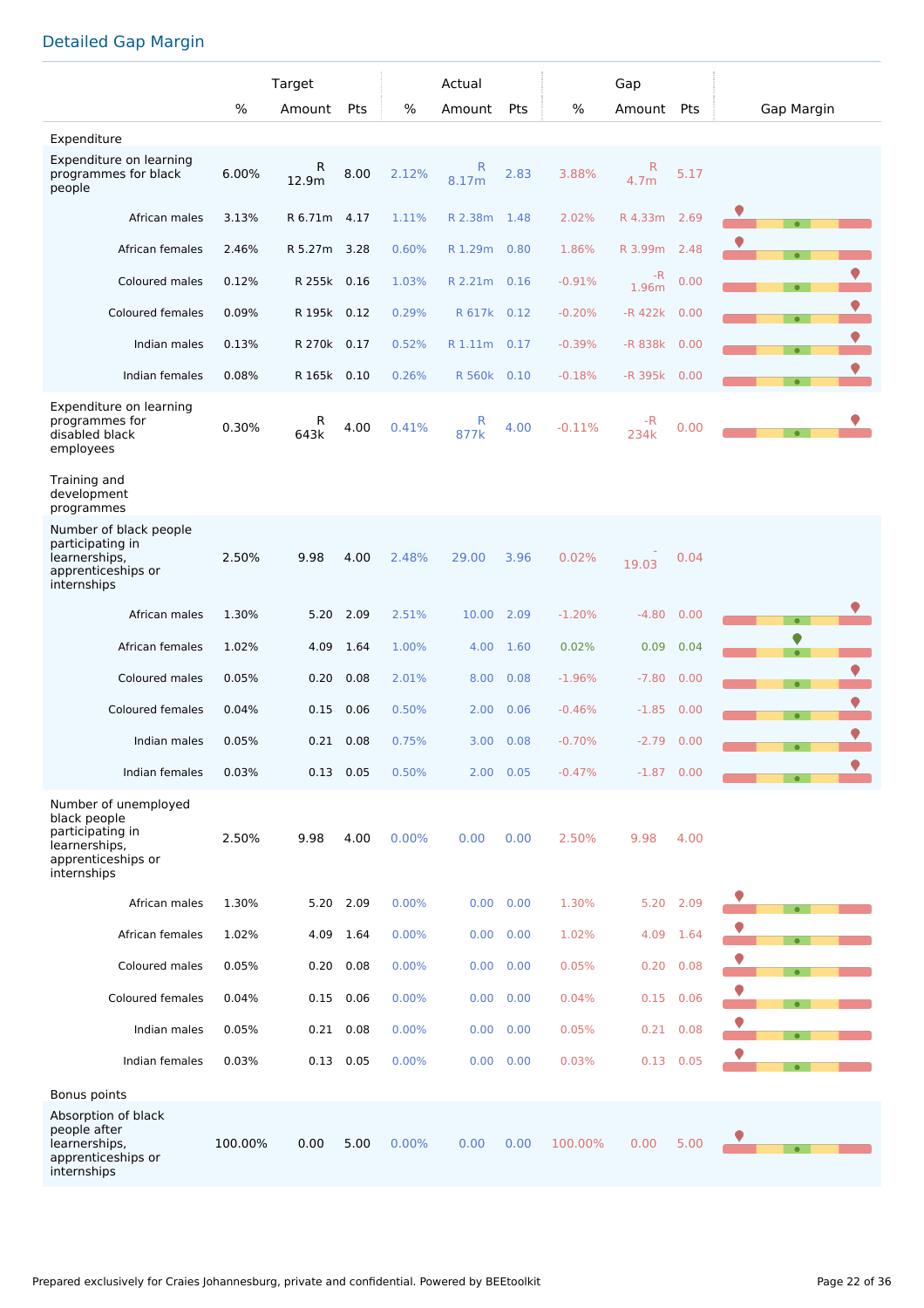# Skills Development Data Summary

|                                            | Category A - E           |                          |                           |                          | Category F - G           |                    |
|--------------------------------------------|--------------------------|--------------------------|---------------------------|--------------------------|--------------------------|--------------------|
|                                            | Males                    | Females                  | Males &<br><b>Females</b> | Males                    | <b>Females</b>           | Males &<br>Females |
| Spend on training African people           | R<br>2.302.922.47        | R<br>1,203,561.07        | R<br>3.506.483.54         | R<br>81.334.11           | R<br>83.839.16           | R 165,173.27       |
| Spend on training Coloured people          | R<br>2.175.972.63        | R 609,959.27             | R.<br>2.785.931.90        | R<br>38.908.95           | R 6,846.38               | R 45,755.33        |
| Spend on training Indian people            | R<br>1.013.110.71        | R 559,802.82             | R<br>1.572.913.53         | R<br>94.092.11           | R 0.00                   | R 94.092.11        |
| Spend on training disabled Black<br>people | $\overline{\phantom{a}}$ | $\overline{\phantom{0}}$ | R 862,572.80              | $\overline{\phantom{a}}$ | $\overline{\phantom{a}}$ | R 14,923.51        |

# People participating in learnerships, apprenticeships and internships

|                                                                | Employed                 |                          |                          | Unemployed  |                          |             |
|----------------------------------------------------------------|--------------------------|--------------------------|--------------------------|-------------|--------------------------|-------------|
|                                                                | Males                    | Females                  | Total                    | Males       | <b>Females</b>           | Total       |
| Number of African people                                       | 10                       | 4                        | 14                       | $\mathbf 0$ | $\mathbf 0$              | 0           |
| Number of Coloured people                                      | 8                        | 2                        | 10                       | $\mathbf 0$ | $\mathbf 0$              | $\mathbf 0$ |
| Number of Indian people                                        | 3                        | 2                        | 5                        | $\Omega$    | $\mathbf 0$              | 0           |
| Number of unemployed Black people that completed this period   |                          | $\overline{\phantom{0}}$ | $\overline{\phantom{a}}$ |             | $\overline{\phantom{0}}$ | $\Omega$    |
| Number of unemployed Black people absorbed after participating | $\overline{\phantom{a}}$ | $\overline{\phantom{a}}$ | $\overline{\phantom{a}}$ |             | $\overline{\phantom{0}}$ | 0           |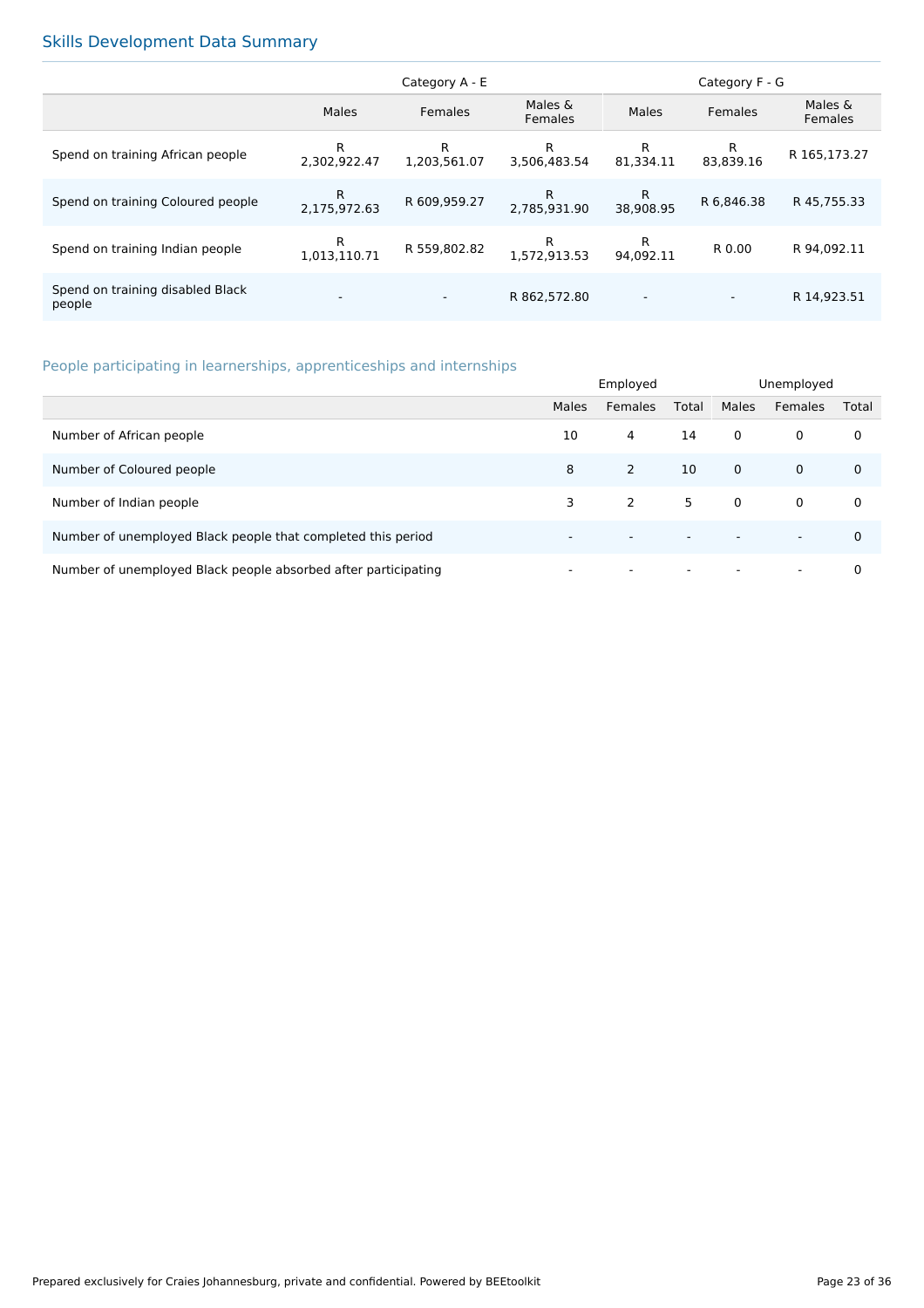# Enterprise And Supplier Development Report

For Craies Johannesburg

# Performance Summary



# Performance Summary

by target, actual and missed points

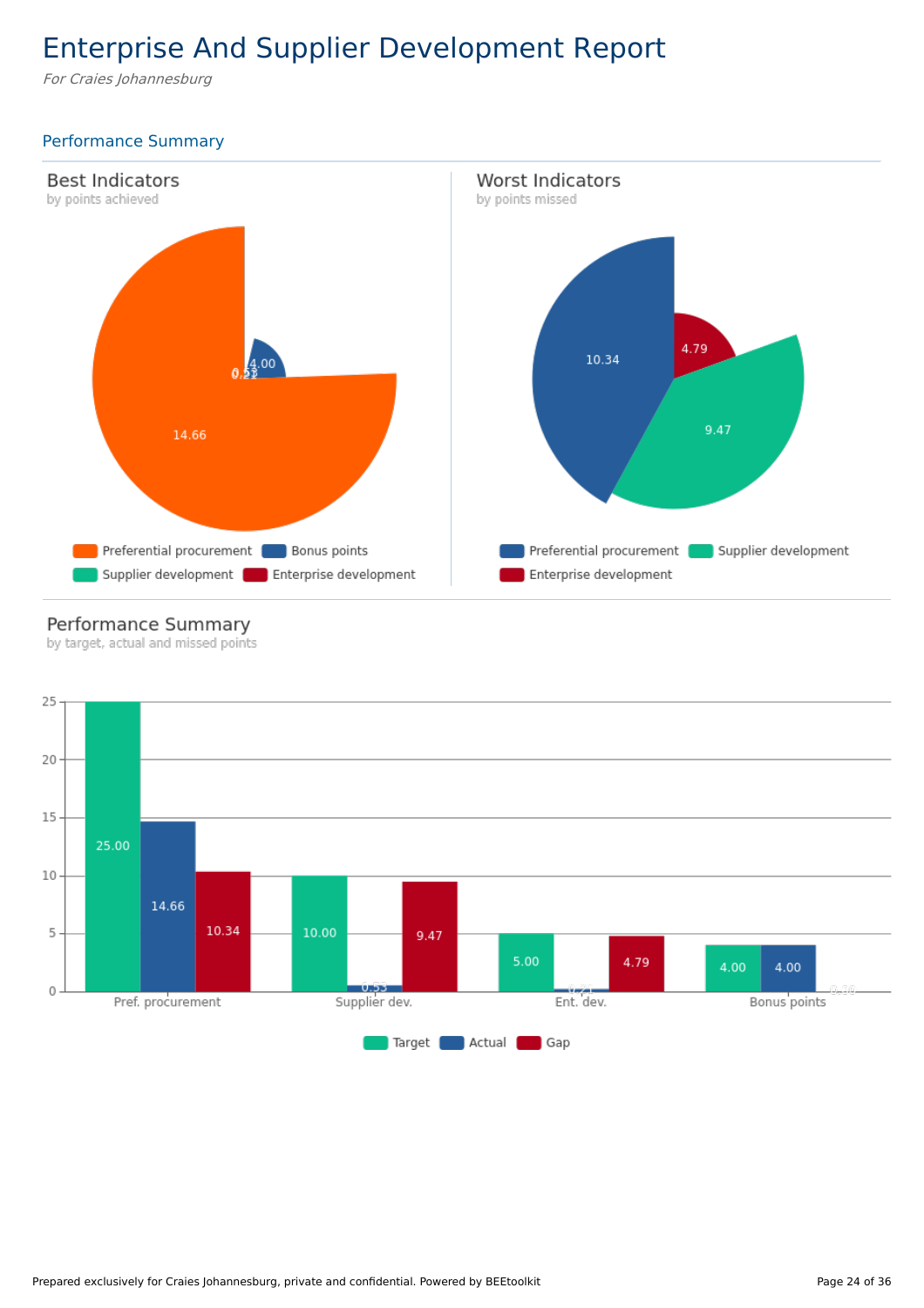# Summary Enterprise And Supplier Development Scorecard

|                                                                            | Max            | Actual | Gap                 |
|----------------------------------------------------------------------------|----------------|--------|---------------------|
| Preferential procurement                                                   |                |        |                     |
| Spend on empowering suppliers                                              | 5              | 2.38   | 2.62                |
| Spend on QSE empowering suppliers                                          | 3              | 0.28   | 2.72                |
| Spend on EME suppliers                                                     | $\overline{4}$ | 4      | $\mathbf{0}$        |
| Spend on empowering suppliers with at least 51% black ownership            | 9              | 4.00   | 5.00                |
| Spend on empowering suppliers with greater than 30% black female ownership | $\overline{4}$ | 4      | $\mathbf{0}$        |
| Supplier development                                                       |                |        |                     |
| Annual value of all SD contributions                                       | 10             | 0.53   | 9.47                |
| Enterprise development                                                     |                |        |                     |
| Annual value of ED contributions                                           | 5              | 0.21   | 4.79                |
| Bonus points                                                               |                |        |                     |
| Spend on designated group suppliers with at least 51% black ownership      | 2              | 2      | $\Omega$            |
| Graduation of ED beneficiaries to SD beneficiaries                         | $\mathbf{1}$   | 1      | $\overline{0}$      |
| Jobs created as a result of ED and SD initiatives                          | $\mathbf{1}$   | 1      | $\mathsf{O}\xspace$ |
| Total                                                                      | 40             | 19.40  | 24.60               |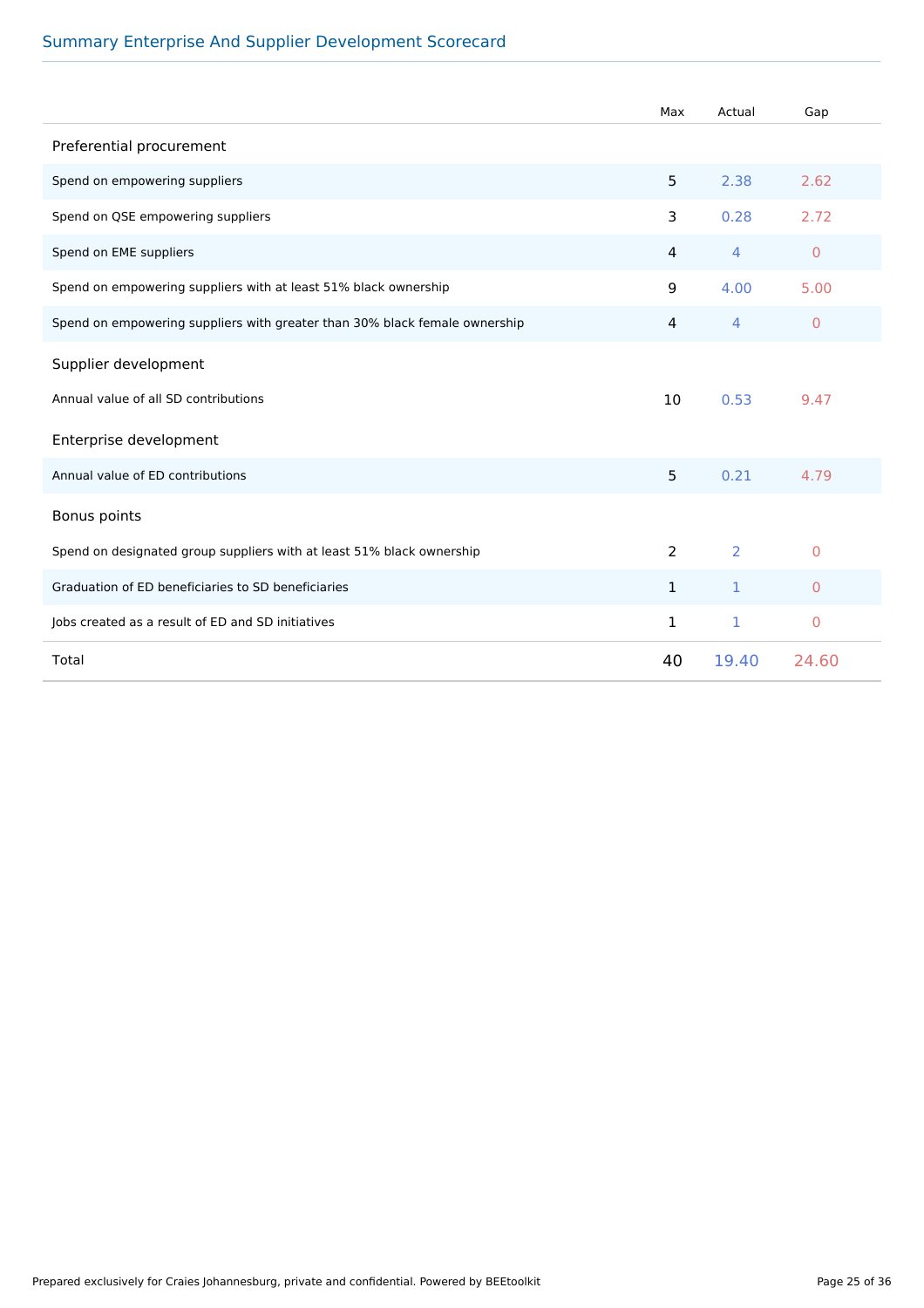# Detailed Enterprise And Supplier Development Scorecard

### Spend on empowering suppliers

Preferential procurement



| Points                              | 5      | 2.38   | 2.62   |
|-------------------------------------|--------|--------|--------|
| Percent                             | 80.00% | 38.05% | 41.95% |
| Total measured<br>procurement spend | R 319m | R 319m | R 319m |
| Spend on empowering<br>suppliers    | R 255m | R 121m | R 134m |

#### Spend on QSE empowering suppliers

Preferential procurement



|                                                 | Max     | Actual | Gap     |
|-------------------------------------------------|---------|--------|---------|
| Points                                          | 3       | 0.28   | 2.72    |
| Percent                                         | 15.00%  | 1.41%  | 13.59%  |
| Total measured<br>procurement spend             | R 319m  | R 319m | R 319m  |
| Spend on QSE's based on<br><b>B-BBFF levels</b> | R 47.9m | R 4.5m | R 43.4m |

Spend on EME suppliers

Preferential procurement



|                                     | Max     | Actual  | Gap      |
|-------------------------------------|---------|---------|----------|
| Points                              | 4       | 4       | 0        |
| Percent                             | 15.00%  | 24.88%  | $0.00\%$ |
| Total measured<br>procurement spend | R 319m  | R 319m  | R 319m   |
| Spend on EME suppliers              | R 47.9m | R 79.4m | R 0.00   |

#### Spend on empowering suppliers with at least 51% black ownership

Preferential procurement



|                                     | Max    | Actual  | Gap     |
|-------------------------------------|--------|---------|---------|
| Points                              | 9      | 4.00    | 5.00    |
| Percent                             | 40.00% | 17.79%  | 22.21%  |
| Total measured<br>procurement spend | R 319m | R 319m  | R 319m  |
| Spend on black owned<br>suppliers   | R 128m | R 56.8m | R 70.9m |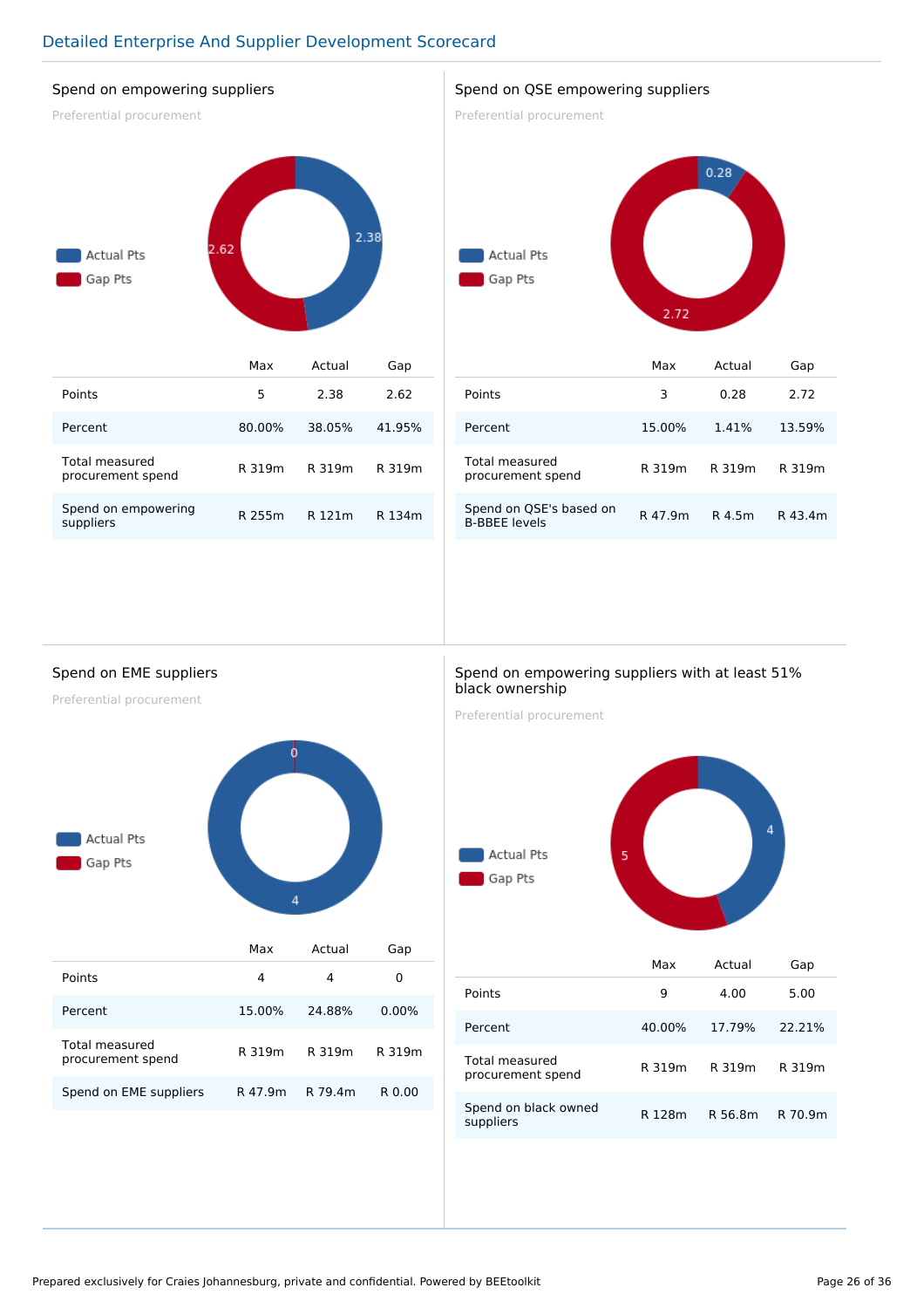#### Spend on empowering suppliers with greater than 30% black female ownership

Preferential procurement



R 319m R 319m R 319m

R 38.3m R 46.6m R 0.00

|  |  | Annual value of all SD contributions |
|--|--|--------------------------------------|
|  |  |                                      |

Supplier development

# $0.53$ Actual Pts Gap Pts

|                               | Max     | Actual  | Gap     |
|-------------------------------|---------|---------|---------|
| Points                        | 10      | 0.53    | 9.47    |
| Percent                       | 2.00%   | 0.11%   | 1.89%   |
| Net profit after tax          | R 78.5m | R 78.5m | R 78.5m |
| <b>Total SD contributions</b> | R 1.57m | R 83k   | R 1.49m |

9.47

#### Annual value of ED contributions

Enterprise development

Total measured procurement spend

Spend on black female owned suppliers



|                        | Max     | Actual  | Gap     |
|------------------------|---------|---------|---------|
| Points                 | 5       | 0.21    | 4.79    |
| Percent                | 1.00%   | 0.04%   | 0.96%   |
| Net profit after tax   | R 78.5m | R 78.5m | R 78.5m |
| Total ED contributions | R 785k  | R 32.6k | R 752k  |

#### Spend on designated group suppliers with at least 51% black ownership

Bonus points



|                                                 | Max     | Actual  | Gap      |
|-------------------------------------------------|---------|---------|----------|
| Points                                          | 2       | 2       | 0        |
| Percent                                         | 2.00%   | 5.83%   | $0.00\%$ |
| Total measured<br>procurement spend             | R 319m  | R 319m  | R 319m   |
| Spend on black<br>designated group<br>suppliers | R 6.38m | R 18.6m | R 0.00   |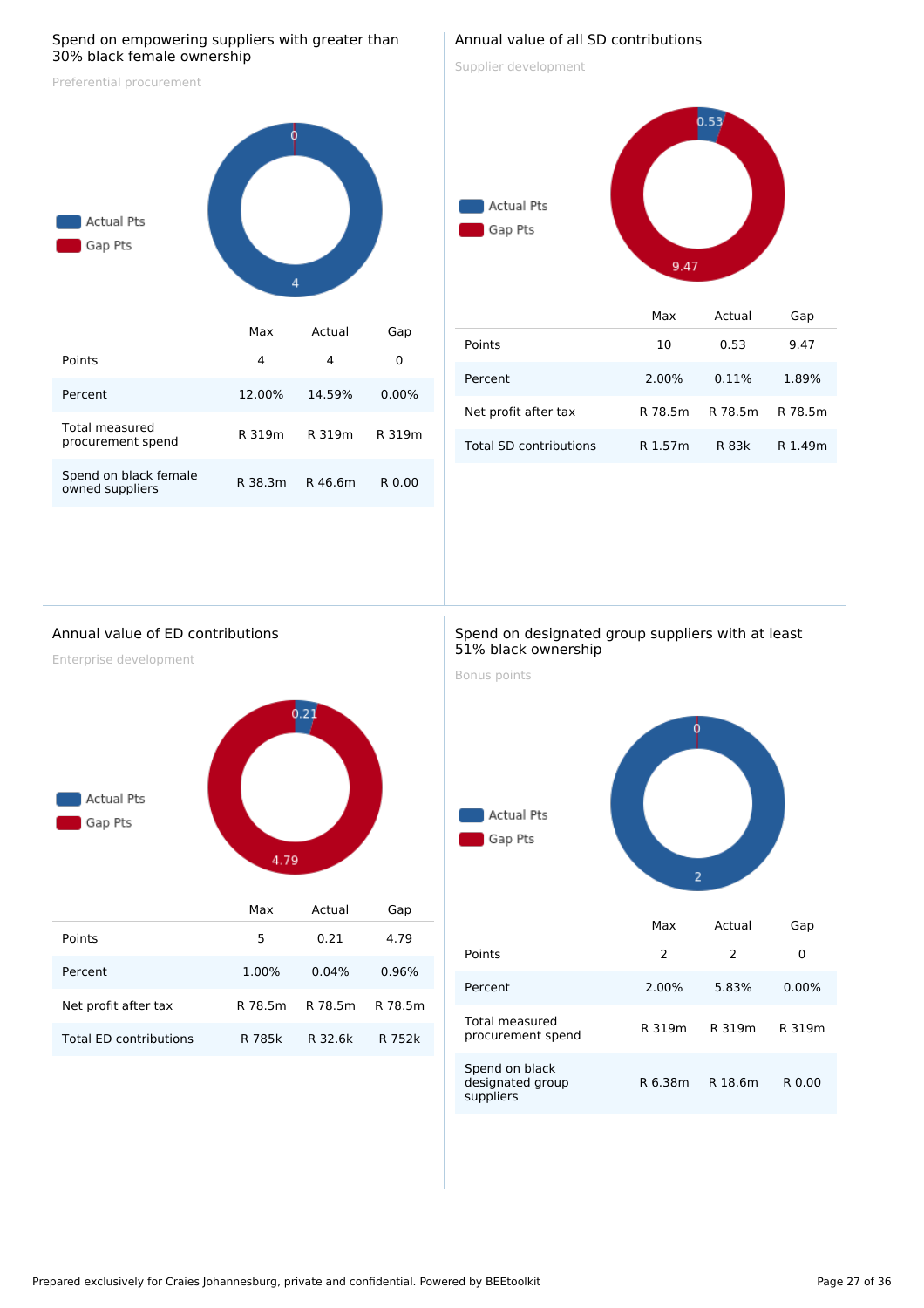#### Graduation of ED beneficiaries to SD beneficiaries

Bonus points



### Jobs created as a result of ED and SD initiatives

Bonus points

# Actual Pts Gap Pts  $\mathbf{1}$ Max Actual Gap Points 1 1 0 Percent 100.00% 100.00% 0.00%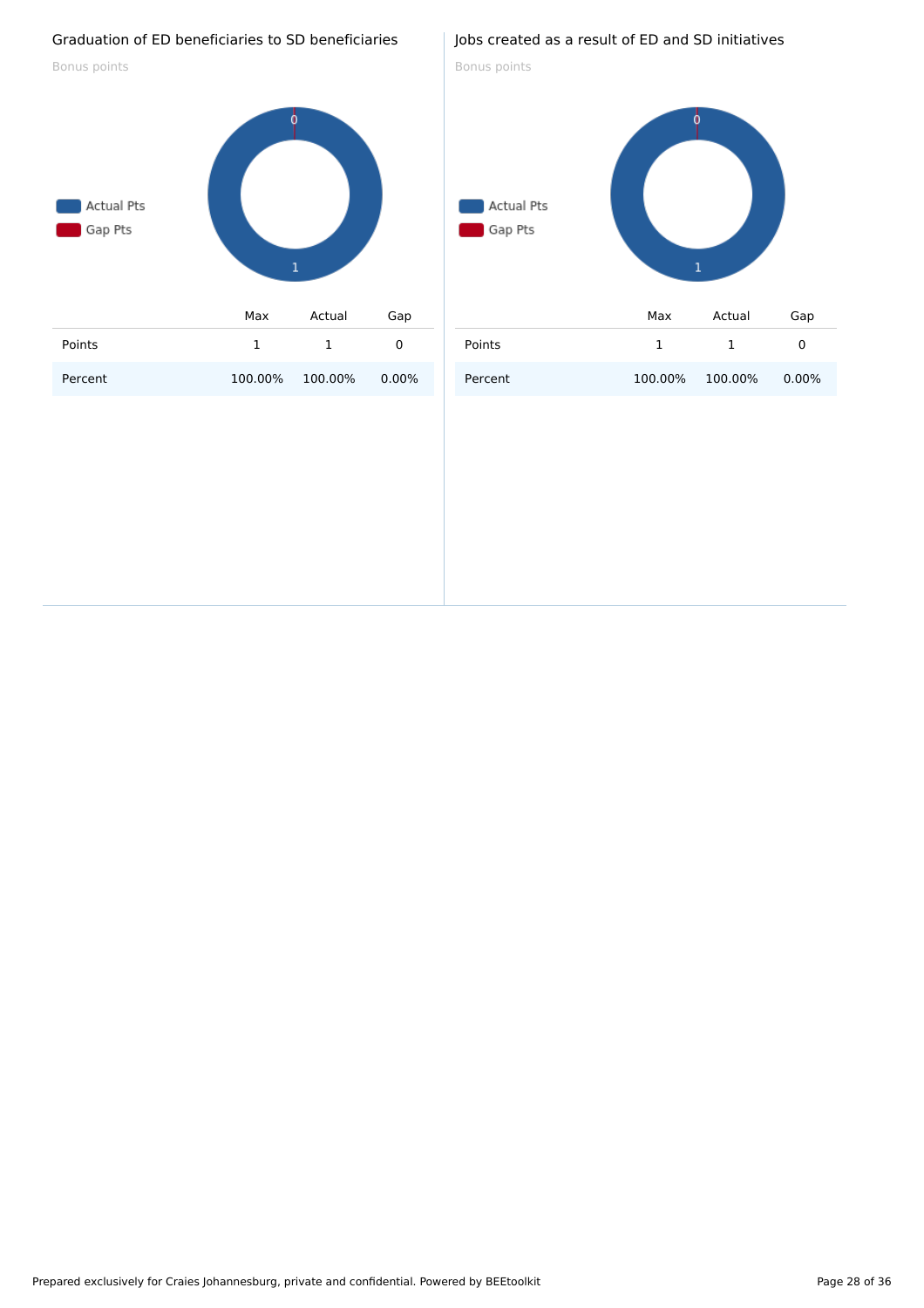# Detailed Gap Margin

|                                                                                                        |         | Target     |       |         | Actual                |      |          | Gap                  |      |            |
|--------------------------------------------------------------------------------------------------------|---------|------------|-------|---------|-----------------------|------|----------|----------------------|------|------------|
|                                                                                                        | %       | Amount     | Pts   | %       | Amount                | Pts  | %        | Amount               | Pts  | Gap Margin |
| Preferential<br>procurement                                                                            |         |            |       |         |                       |      |          |                      |      |            |
| Spend on<br>empowering<br>suppliers                                                                    | 80.00%  | R<br>255m  | 5.00  | 38.05%  | R<br>121m             | 2.38 | 41.95%   | R<br>134m            | 2.62 | $\bullet$  |
| Spend on QSE<br>empowering<br>suppliers                                                                | 15.00%  | R<br>47.9m | 3.00  | 1.41%   | R<br>4.5 <sub>m</sub> | 0.28 | 13.59%   | R<br>43.4m           | 2.72 |            |
| Spend on EME<br>suppliers                                                                              | 15.00%  | R<br>47.9m | 4.00  | 24.88%  | R<br>79.4m            | 4.00 | $-9.88%$ | -R<br>31.5m          | 0.00 |            |
| Spend on<br>empowering<br>suppliers with at<br>least 51% black<br>ownership                            | 40.00%  | R<br>128m  | 9.00  | 17.79%  | R<br>56.8m            | 4.00 | 22.21%   | R<br>70.9m           | 5.00 |            |
| Spend on<br>empowering<br>suppliers with<br>greater than 30%<br>black female<br>ownership              | 12.00%  | R<br>38.3m | 4.00  | 14.59%  | R<br>46.6m            | 4.00 | $-2.59%$ | -R<br>8.28m          | 0.00 |            |
| Supplier<br>development<br>Annual value of all<br><b>SD</b> contributions<br>Enterprise<br>development | 2.00%   | R<br>1.57m | 10.00 | 0.11%   | <b>R</b> 83k          | 0.53 | 1.89%    | R<br>1.49m           | 9.47 |            |
| Annual value of ED<br>contributions                                                                    | 1.00%   | R<br>785k  | 5.00  | 0.04%   | R<br>32.6k            | 0.21 | 0.96%    | $\mathsf{R}$<br>752k | 4.79 |            |
| Bonus points<br>Spend on designated<br>group suppliers with<br>at least 51% black<br>ownership         | 2.00%   | R<br>6.38m | 2.00  | 5.83%   | R<br>18.6m            | 2.00 | $-3.83%$ | -R<br>12.2m          | 0.00 |            |
| <b>Graduation of ED</b><br>beneficiaries to SD<br>beneficiaries                                        | 100.00% | Yes        | 1.00  | 100.00% | Yes                   | 1.00 | 0.00%    | <b>No</b>            | 0.00 |            |
| Jobs created as a<br>result of ED and SD<br>initiatives                                                | 100.00% | Yes        | 1.00  | 100.00% | Yes                   | 1.00 | 0.00%    | No                   | 0.00 |            |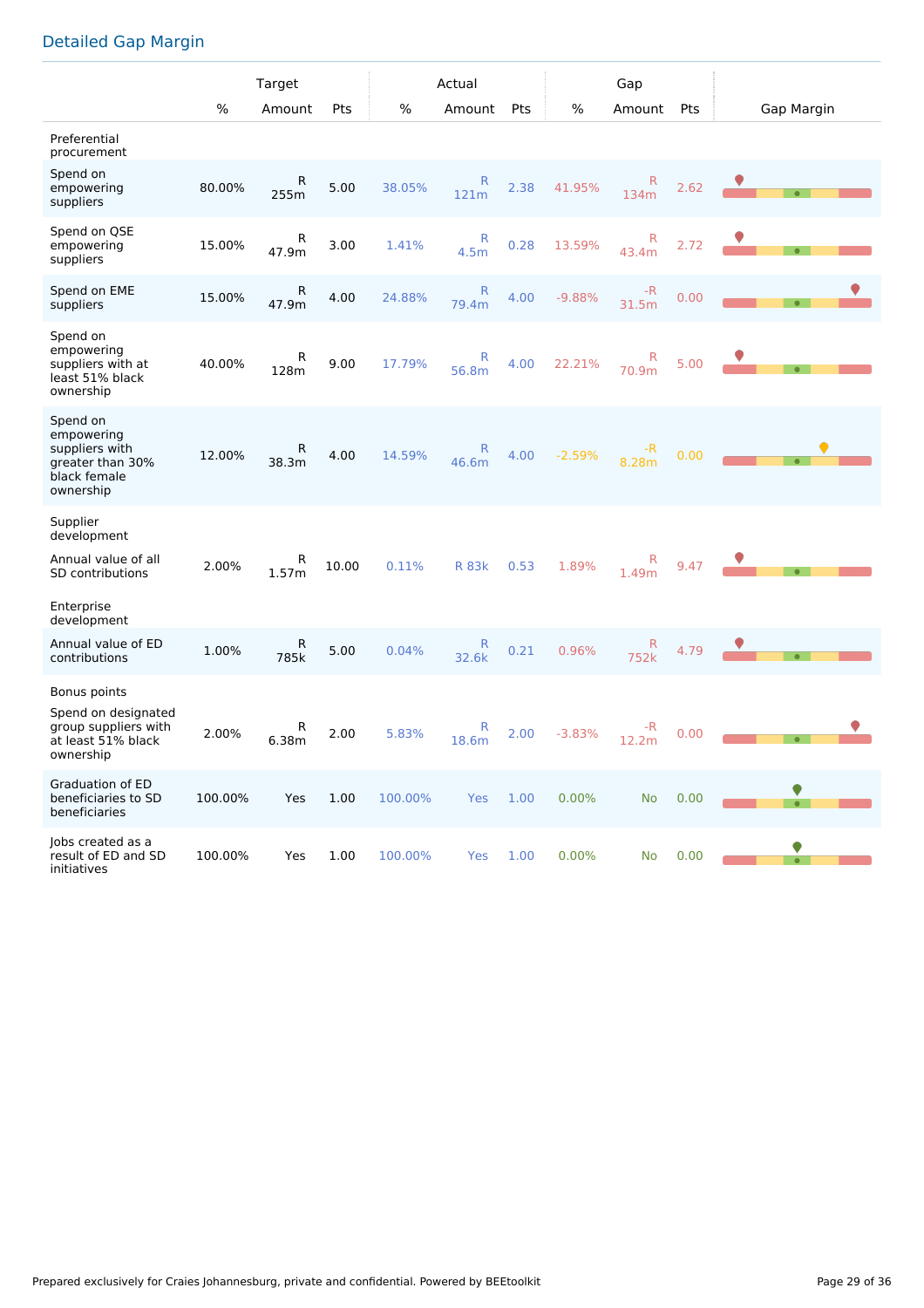# Enterprise And Supplier Development Data Summary

|                                                  | Amount           |
|--------------------------------------------------|------------------|
| <b>Preferential Procurement</b>                  |                  |
| <b>Total Measured Procurement Spend</b>          | R 319,059,879.01 |
| Spend on empowering suppliers                    | R 121,409,719.40 |
| Spend on QSE suppliers                           | R 4,500,891.44   |
| Spend on EME suppliers                           | R 79,367,236.69  |
| Spend on black owned suppliers                   | R 56,772,983.24  |
| Spend on black female owned suppliers            | R 46,564,695.82  |
| Spend on black owned, designated group suppliers | R 18,614,365.35  |
| Supplier Development                             |                  |
| Annual value of SD contributions                 | R 82,950.00      |
| <b>Enterprise Development</b>                    |                  |
| Annual value of ED contributions                 | R 32,600.00      |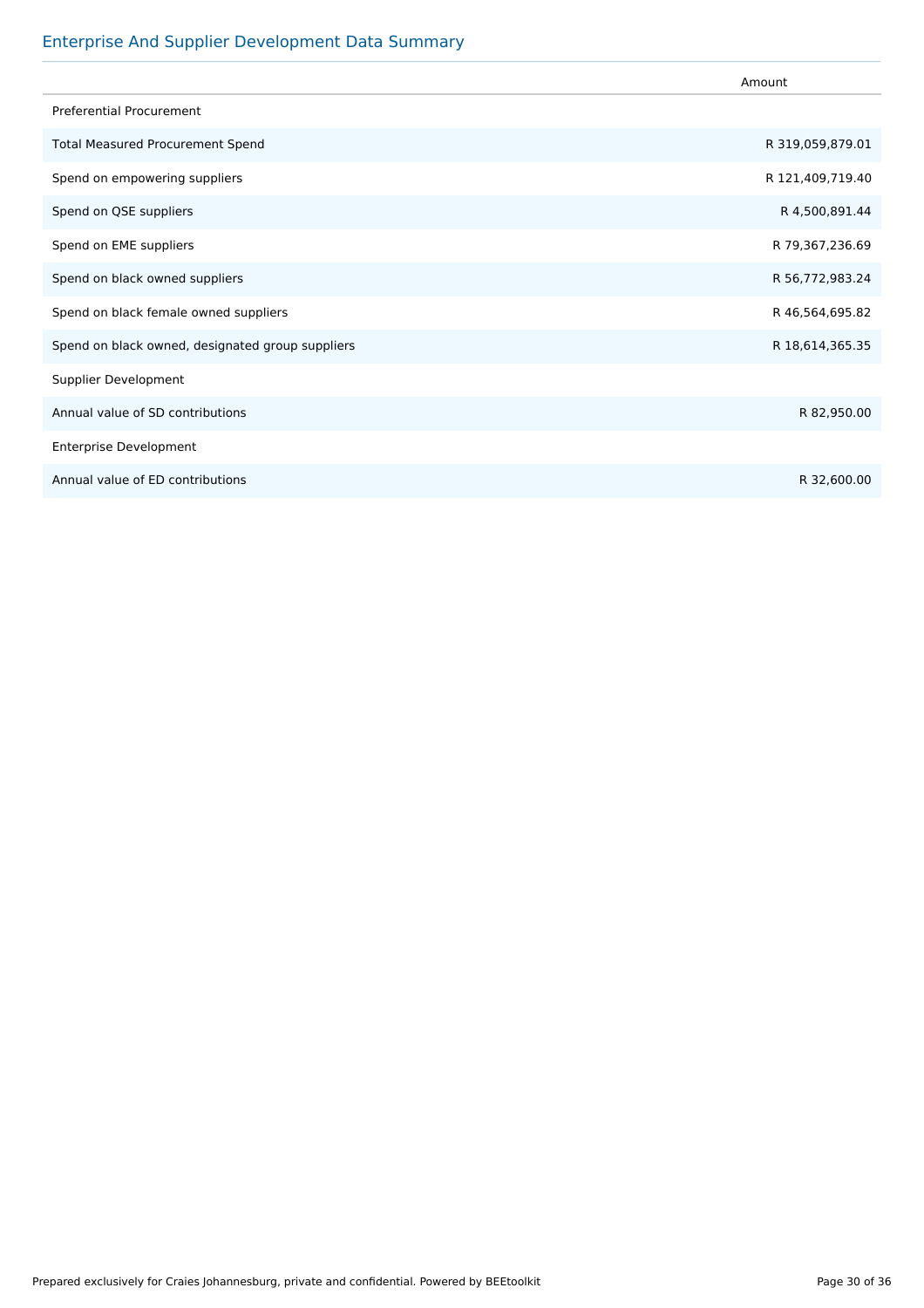# Socioeconomic Development Report

For Craies Johannesburg

# Performance Summary



# Performance Summary

by target, actual and missed points

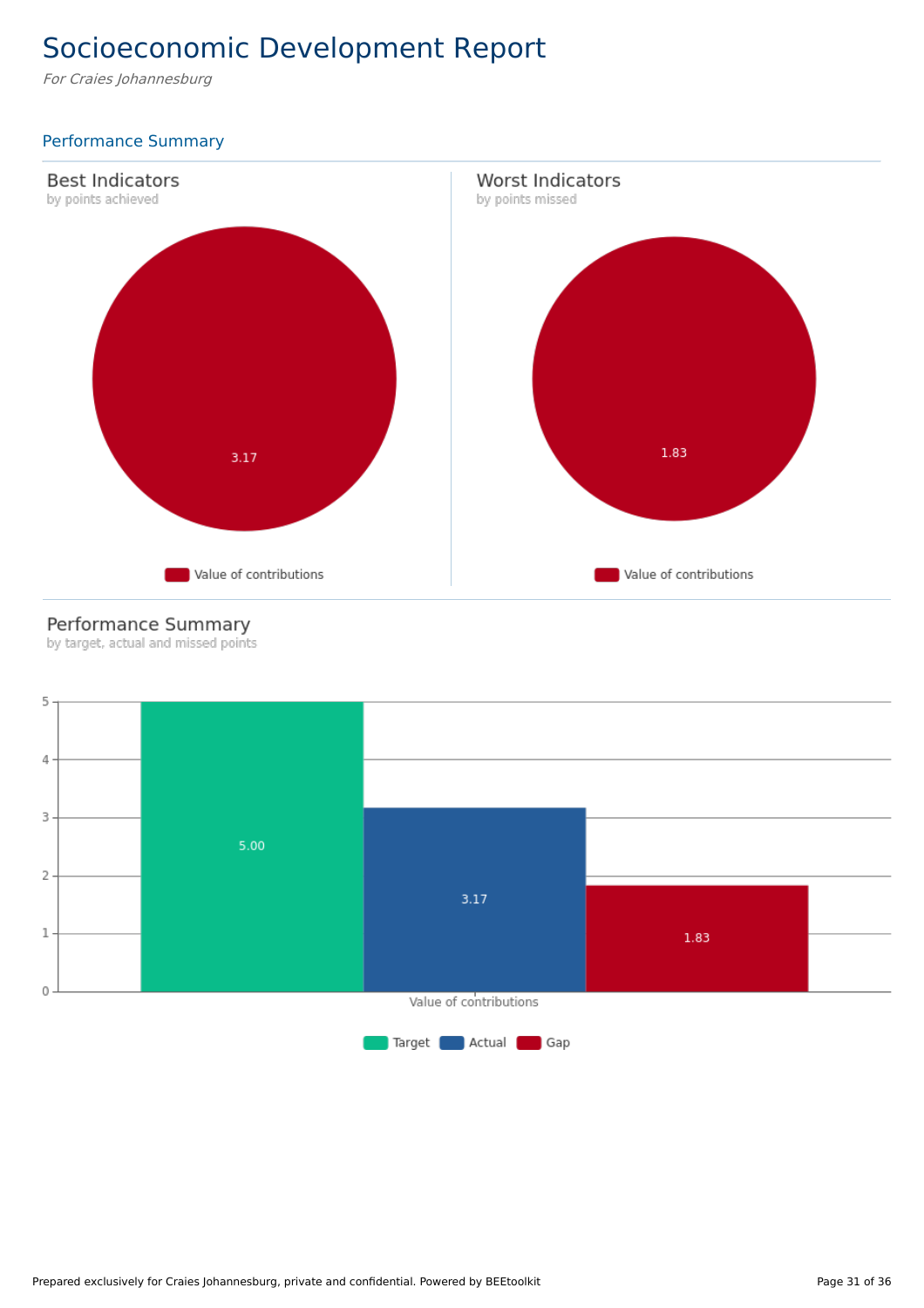# Summary Socioeconomic Development Scorecard

|                        | Max | Actual | Gap |
|------------------------|-----|--------|-----|
| Value of contributions | ∽   | 3.17   | -83 |
| Total                  | ∽   |        |     |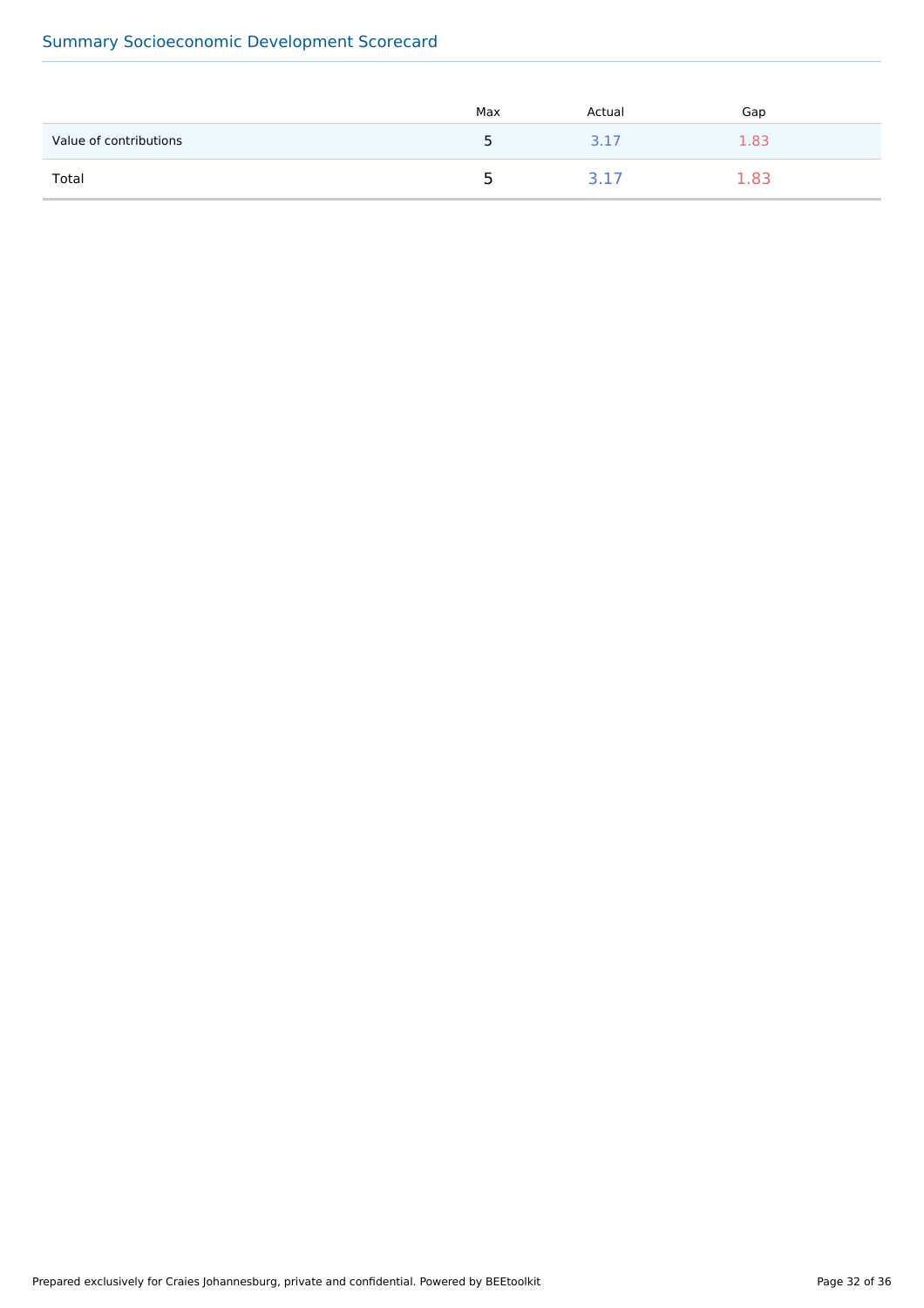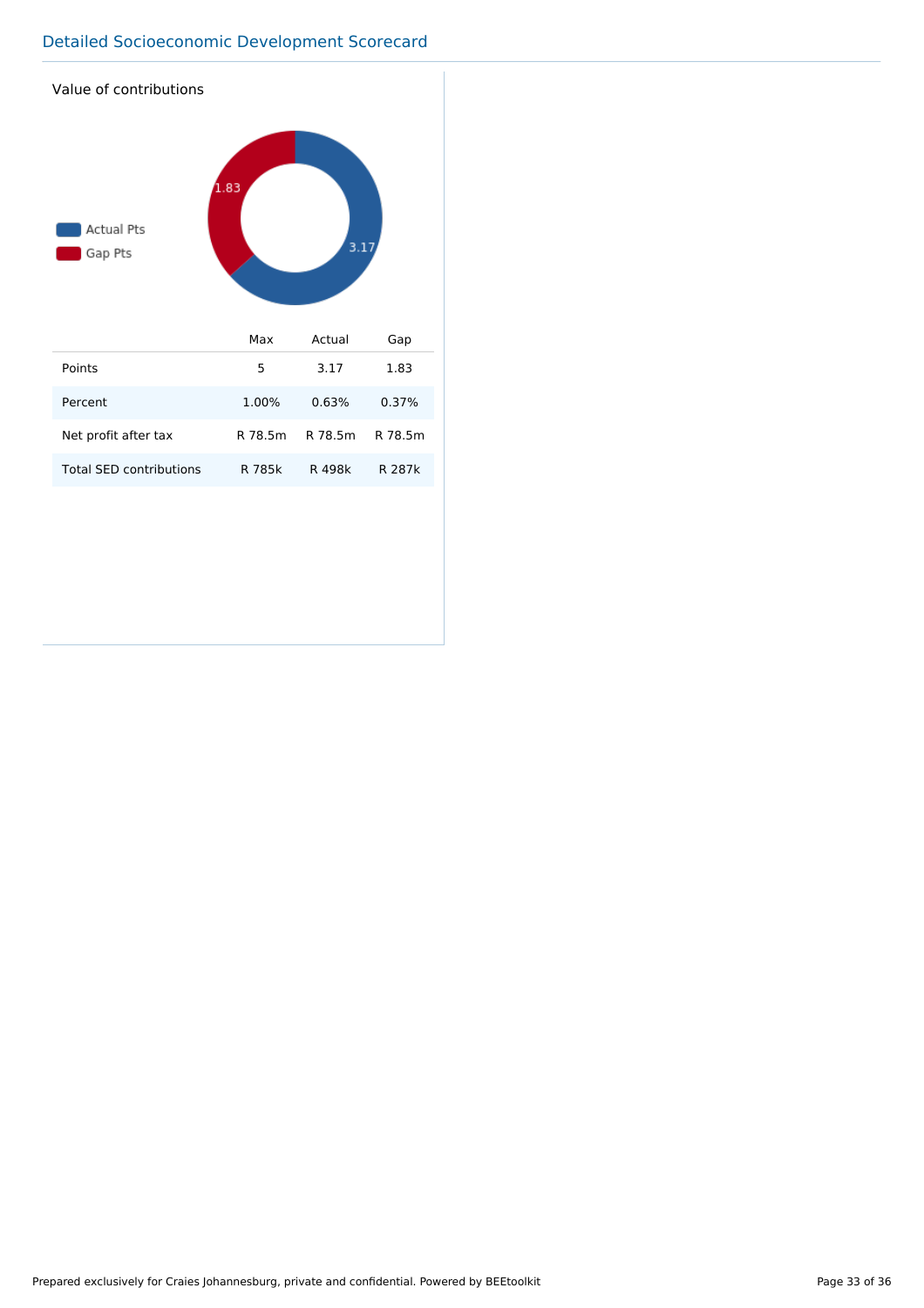# Detailed Gap Margin

|                        |   | Target                                 |     |   | Actual |     |      | Gap    |     |            |
|------------------------|---|----------------------------------------|-----|---|--------|-----|------|--------|-----|------------|
|                        | % | Amount                                 | Pts | % | Amount | Pts | $\%$ | Amount | Pts | Gap Margin |
| Value of contributions |   | 1.00% R 5.00 0.63% R 3.17 0.37% R 1.83 |     |   |        |     |      |        |     |            |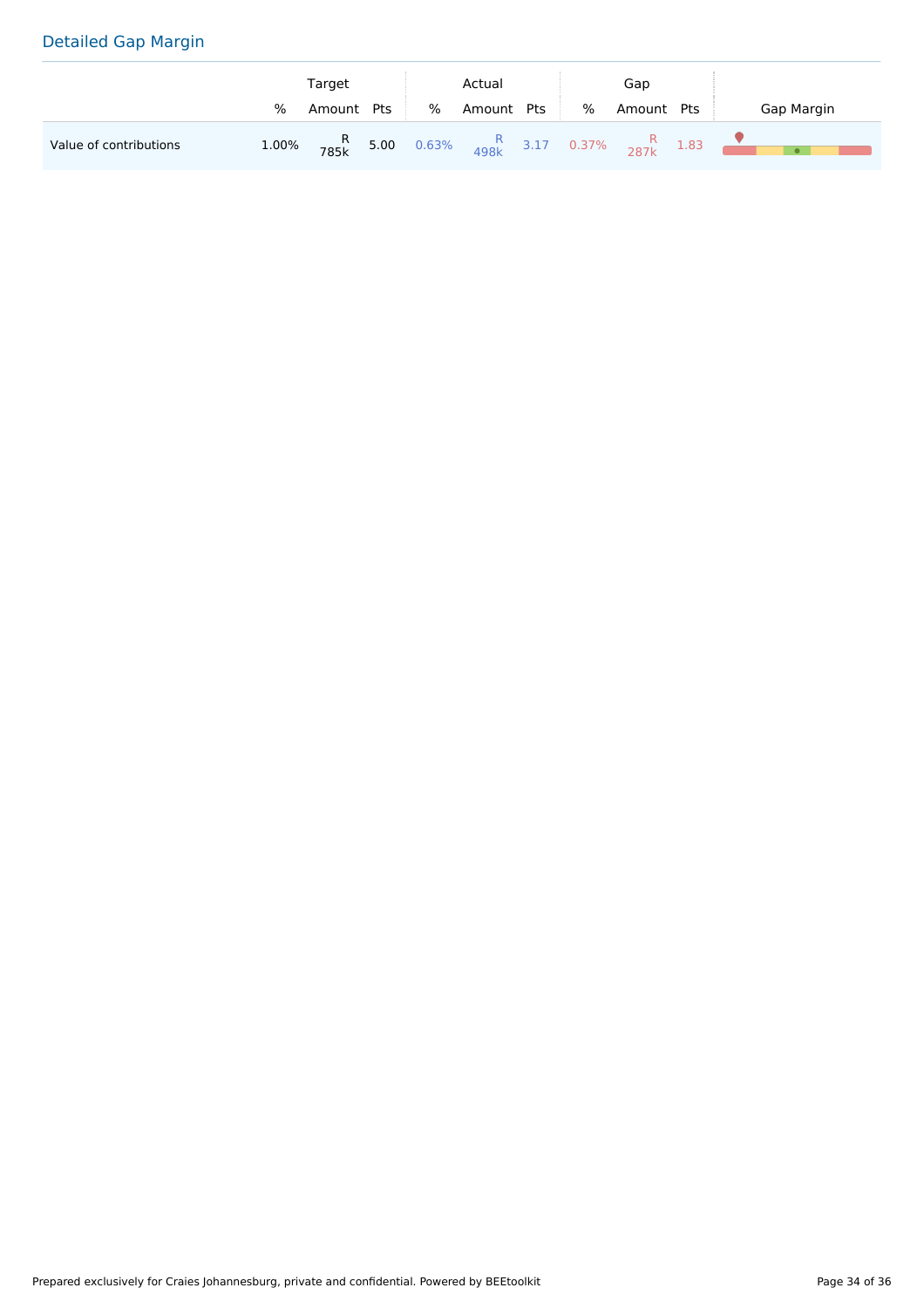Effective contributions: R 497,865.60